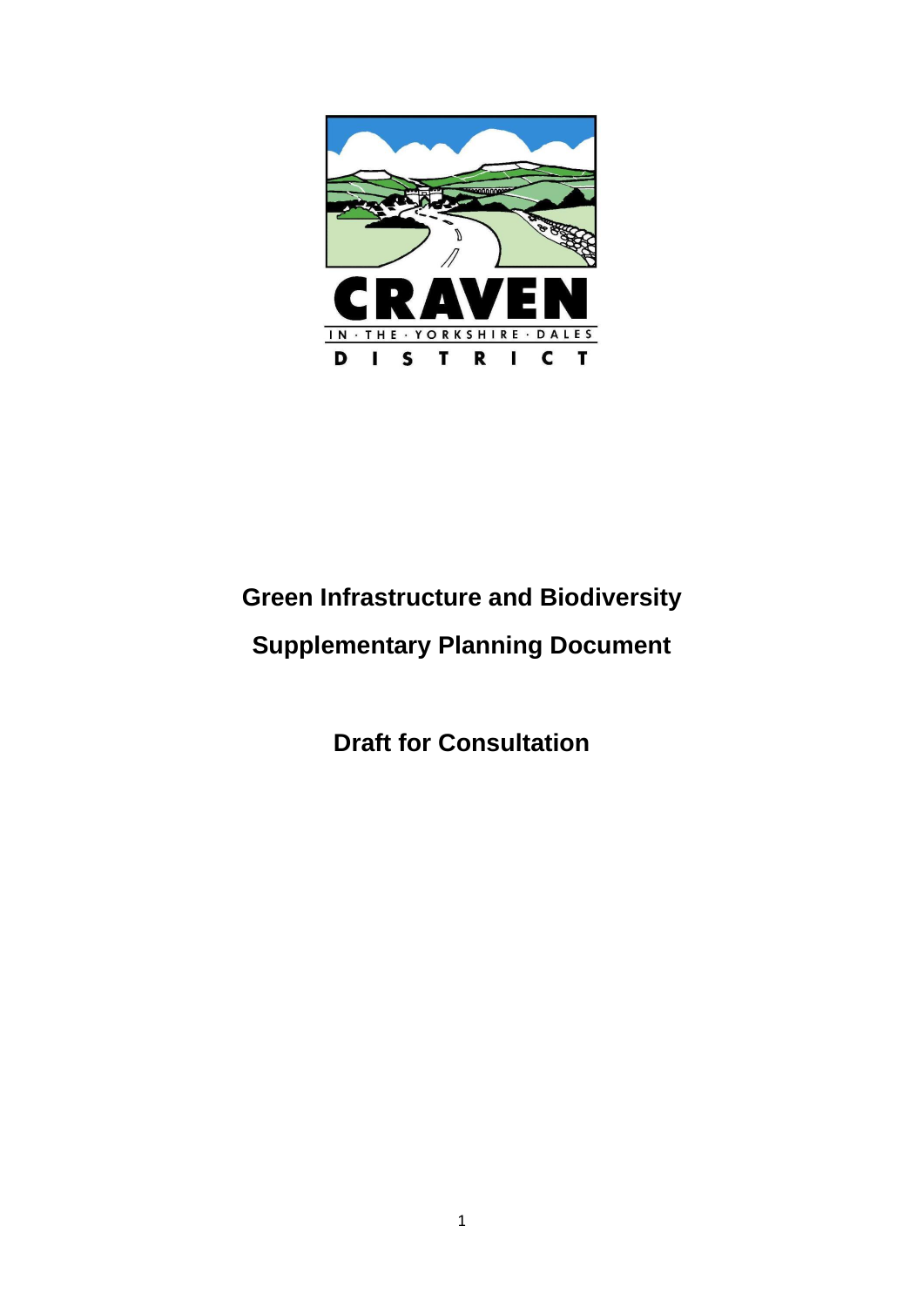| <b>CONTENT</b><br>Page |                                                                                                                                                                   |                         |
|------------------------|-------------------------------------------------------------------------------------------------------------------------------------------------------------------|-------------------------|
|                        | <b>PART ONE: CONTEXT</b>                                                                                                                                          | 4                       |
|                        | 1.1.0 Introduction                                                                                                                                                | 4                       |
|                        | 1.2.0 Preparing, submitting, and front loading of planning applications                                                                                           | 4                       |
|                        | 1.3.0 Public consultation, document format and status                                                                                                             | 5                       |
|                        | 1.4.0 The relationship between the Craven Local Plan, the<br>National Planning Policy Framework (NPPF), and the<br><b>Craven Climate Emergency Strategic Plan</b> | 5                       |
|                        | <b>PART TWO: CONFORMING WITH RELEVANT POLICIES OF THE CRAVEN</b><br><b>LOCAL PLAN</b>                                                                             | $\overline{7}$          |
|                        | 2.0.0 Introduction                                                                                                                                                | $\overline{7}$          |
|                        | 2.1.0 The Protection of Areas, Sites, Habitats, Species, Trees and<br><b>Hedgerows</b>                                                                            | $\overline{\mathbf{7}}$ |
|                        | 2.2.0 Biodiversity Net Gain                                                                                                                                       | 14                      |
|                        | 2.3.0 Movement of wildlife, and protection and enhancement of green<br>infrastructure                                                                             | 17                      |
|                        | 2.4.0 Management and maintenance of Biodiversity and Green                                                                                                        | 21                      |
|                        | <b>Infrastructure</b>                                                                                                                                             |                         |
|                        | <b>PART THREE: PREPARING AND SUBMITTING PLANNING APPLICATIONS</b>                                                                                                 | 23                      |
|                        | 3.1.0 Pre-application discussions                                                                                                                                 | 23                      |
| 3.2.0                  | Documents to support a Planning Application                                                                                                                       | 23                      |
|                        | 3.1.0 Outline, Reserved Matters and Planning Conditions                                                                                                           | 27                      |
|                        | 3.4.0 Community Engagement                                                                                                                                        | 27                      |
|                        | 3.5.0 Masterplans                                                                                                                                                 | 27                      |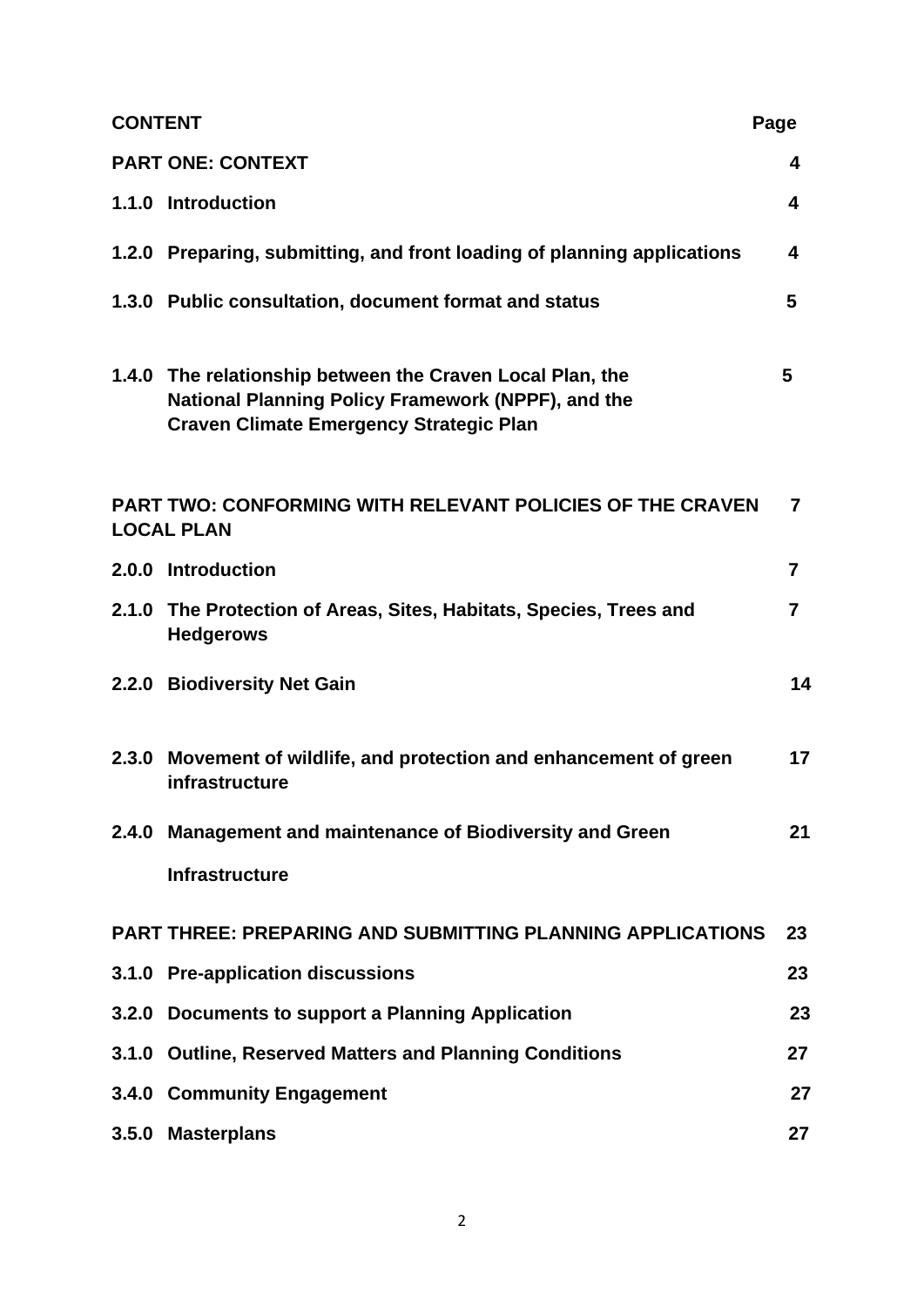| Figure 1: Sequential steps of the mitigation hierarchy for biodiversity                          | 12 |
|--------------------------------------------------------------------------------------------------|----|
| Table 1: Supporting documents which are commonly required to<br>accompany a planning application | 24 |
| <b>APPENDICES</b>                                                                                |    |

# **A Text of Policies ENV4 and ENV5, Craven Local Plan 29**

| B            | International, National and Local Designated Sites of relevance to the<br><b>Craven Local Plan</b> | 31 |
|--------------|----------------------------------------------------------------------------------------------------|----|
| $\mathbf{C}$ | <b>Glossary</b>                                                                                    | 33 |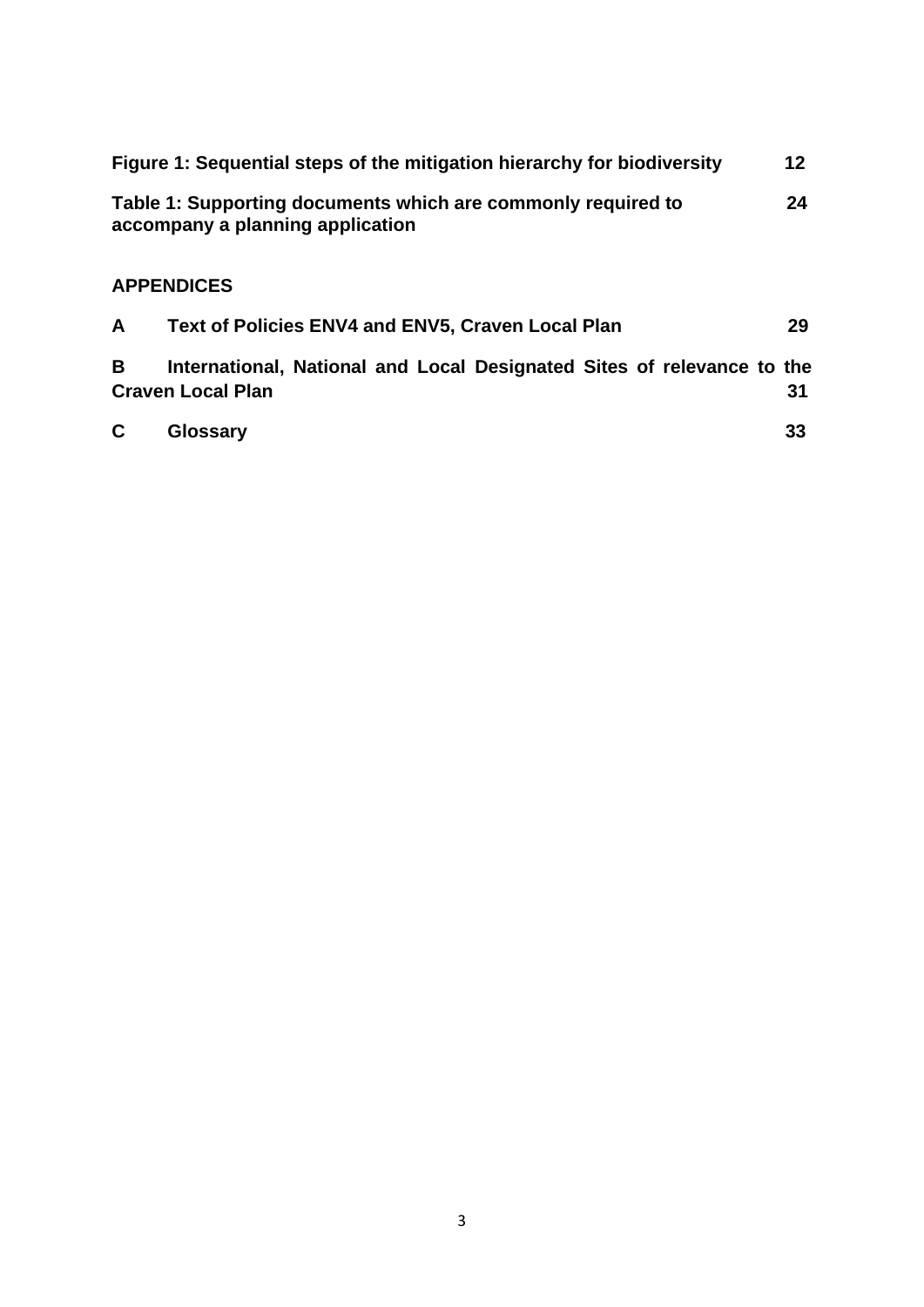# **PART ONE: CONTEXT**

# **1.1.0 Introduction**

1.1.1 Supplementary Planning Documents (SPDs) are described in the glossary of the [National Planning Policy Framework \(NPPF\)](https://www.gov.uk/government/publications/national-planning-policy-framework--2) as:

*"Documents which add further detail to the policies in the development plan. They can be used to provide further guidance for development on specific sites, or on particular issues, such as design. Supplementary planning documents are capable of being a material consideration in planning decisions but are not part of the development plan."*

- 1.1.2 This SPD provides further guidance on the delivery of green infrastructure and biodiversity protection and enhancement in the Craven Local Plan area. It cannot and does not introduce any new policy requirements. Rather, in accordance with the legal and [NPPF](https://www.gov.uk/government/publications/national-planning-policy-framework--2) definitions of SPDs, it adds further detail to help explain the objectives relating to the relevant policies of the [Craven](https://www.cravendc.gov.uk/planning/craven-local-plan/)  [Local Plan](https://www.cravendc.gov.uk/planning/craven-local-plan/) and provides information to assist applicants meet the requirements of each relevant policy criteria. This information is set out in Part 2 of this SPD. Part 3 provides guidance for applicants in preparing planning applications involving green infrastructure and biodiversity.
- 1.1.3 The plan policies referred to in this SPD are:
	- Policy ENV4: Biodiversity
	- Policy ENV5: Green Infrastructure
	- Policy SD1: Presumption in favour of sustainable development
	- Policy SD2: Meeting the challenge of climate change

Policies ENV4 and ENV5 are the focus of this SPD. The aim of these policies is to ensure that development in Craven is accompanied by positive change in green infrastructure and biodiversity, which in turn improves quality of life, including health and well-being. The full text of policies ENV4 & ENV5 are set out in Appendix A. Policies SD1 and SD2 can be read in the [Craven Local](https://www.cravendc.gov.uk/planning/craven-local-plan/)  [Plan.](https://www.cravendc.gov.uk/planning/craven-local-plan/)

# **1.2.0 Preparing, submitting and front loading of planning applications**

1.2.1 In accordance with Policy SD1 of the Craven Local Plan and paragraphs 11 and 39-46 of the [NPPF,](https://www.gov.uk/government/publications/national-planning-policy-framework--2) the Council will take a proactive approach and will work cooperatively with people and organisations wishing to carry out development and applying for planning permission. This is to find solutions to secure sustainable development that meets the relevant plan policies and be approved wherever possible. Solutions to secure sustainable development for Craven,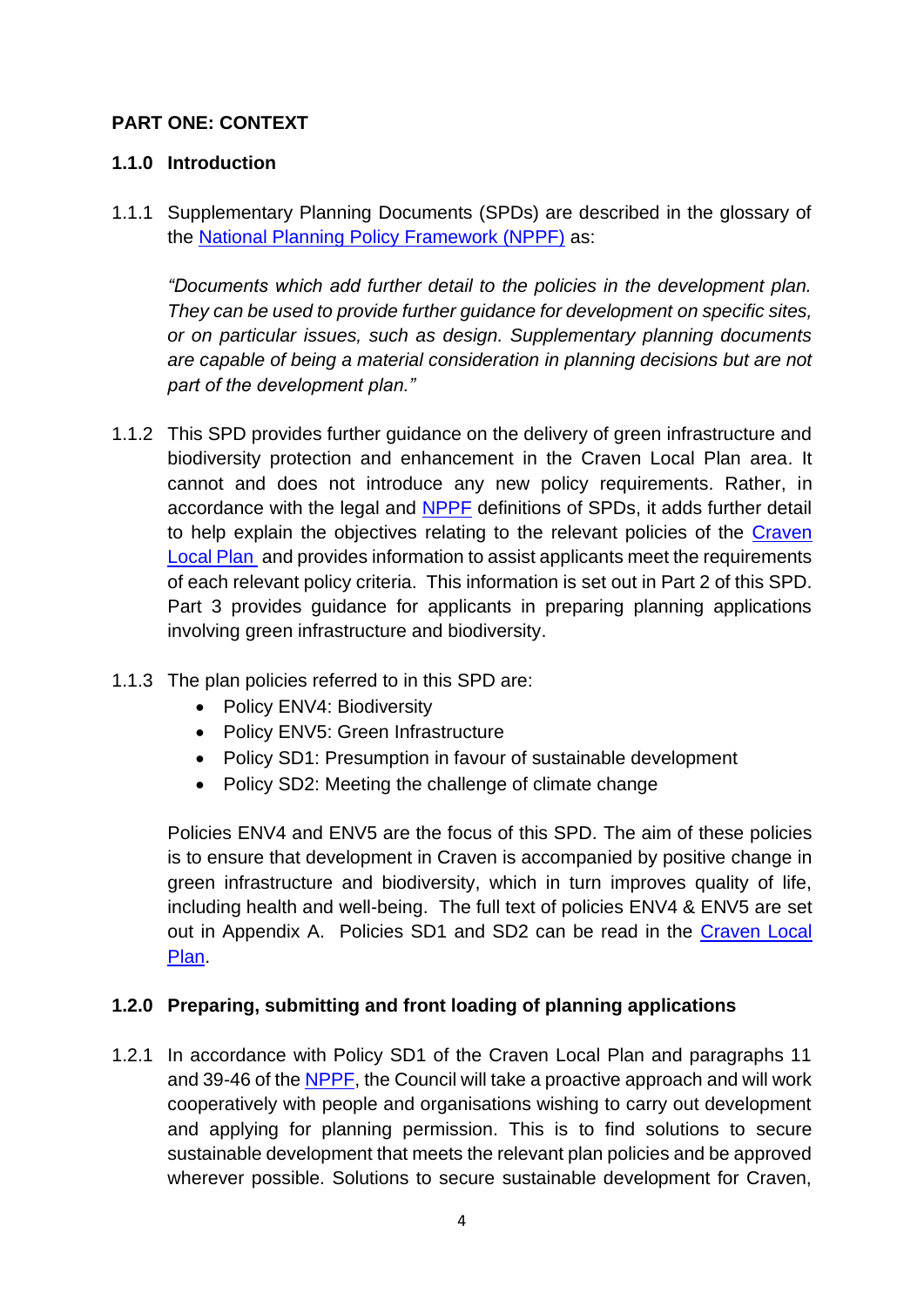including contributing to the implementation of the Council's Climate Emergency Strategic Plan 2020 to 2030 through the policies of the local plan, and the efficient processing of planning applications, can be achieved through early pre-application engagement with the Council. This is called the process of 'front loading' and is strongly encouraged by the [NPPF](https://www.gov.uk/government/publications/national-planning-policy-framework--2) at paragraphs 39 to 46. Further guidance on this process set out in Part 3.

## **1.3.0 Public consultation, document format and status**

- 1.3.1 This is a consultation draft SPD which is required under Regulation 12 and 13 of the Town & Country Planning (Local Planning) (England) Regulations 2021 (as amended). This first draft SPD is currently subject to a four-week period of public participation from 04/01/2022 to 01/02/2022. Following this period of public participation, representations will be invited on a second draft of this SPD over a four-week period in 2022. As required by regulation 12(a), a Consultation Statement will be prepared and published alongside the second draft SPD which sets out the persons the authority has consulted when preparing the SPD, a summary of the main issues raised, and how they have been addressed in the SPD.
- 1.3.2 Following these two periods of public participation and inviting of representations on the draft SPD, comments and representations received will inform the final SPD, which will be presented to the Council's Policy Committee for adoption and confirmed by Council (if required). Once adopted, the SPD will be capable of being a material consideration.
- 1.3.3 A sustainability appraisal is not necessary for the preparation and approval of this SPD, which does not set the framework for decisions on planning applications. Sustainability appraisals have been undertaken for the local plan policies which this SPD supports. Strategic Environmental Assessment and Habitats Regulation Screening Reports for the SPD will be published alongside the second consultation draft.

# **1.5.0 The relationship between the Craven Local Plan, the National Planning Policy Framework (NPPF), and the Craven Climate Emergency Strategic Plan**

- 1.4.1 The [Craven Local Plan](https://www.cravendc.gov.uk/planning/craven-local-plan/) (hereafter referred to as 'the plan') was adopted on 12 November 2019.
- 1.4.2 The preparation of the plan, and its examination, has been based on the provisions of the 2012 NPPF, and the accompanying planning practice [\(PPG\)](https://www.gov.uk/government/collections/planning-practice-guidance). Therefore, Policies ENV4 and ENV5 reflects these provisions.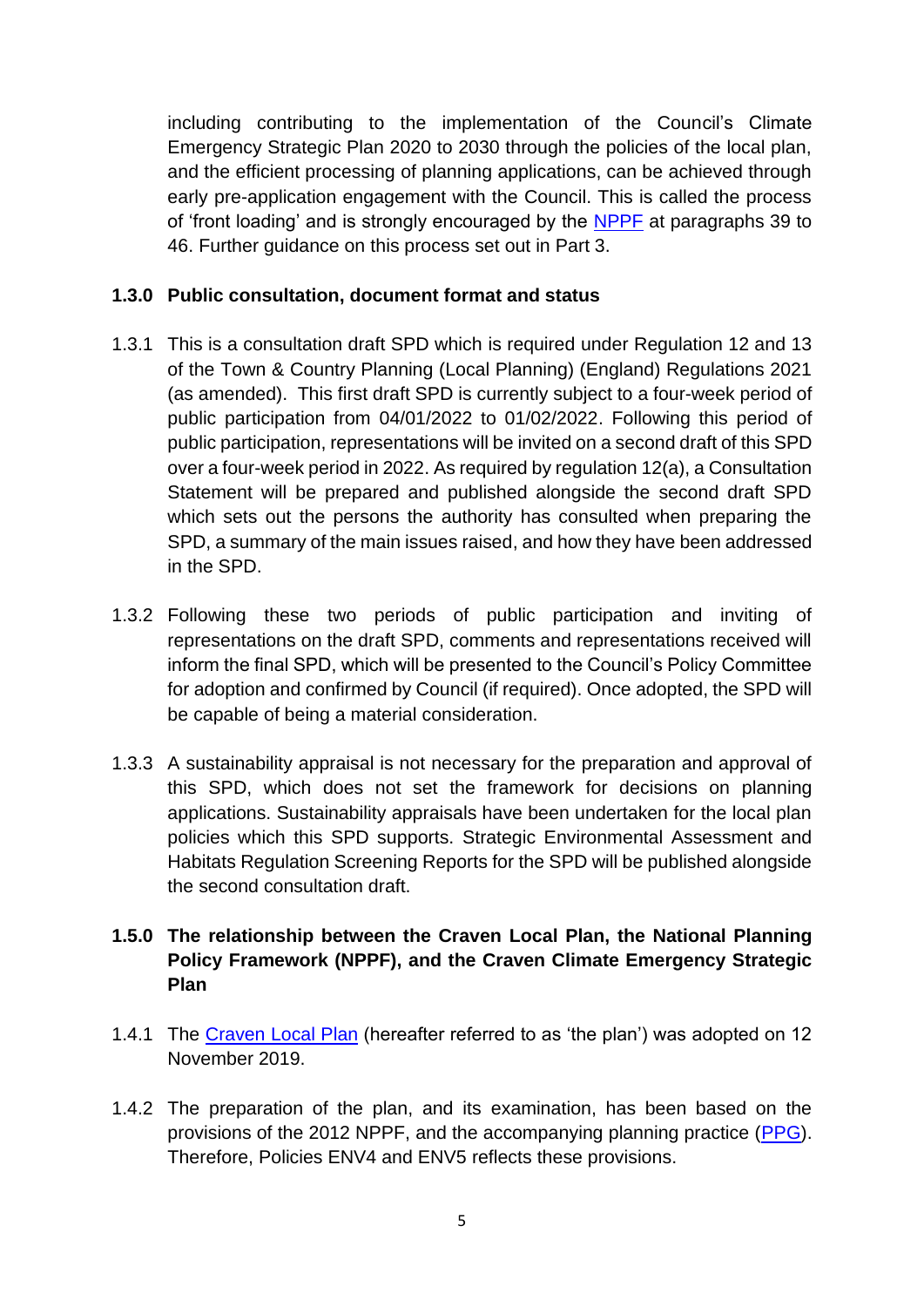- 1.4.3 The mostly recent updated 2021 [NPPF](https://www.gov.uk/government/publications/national-planning-policy-framework--2) (paragraphs 174 182) retain the same main policy approach to contribute to and enhance the natural and local environment, and to protect and enhance biodiversity within it. Indeed, the 2021 NPPF now specifically requires planning decisions to provide net gains for biodiversity (paragraph 174 d). Policy ENV4 of the plan requires the same net gain by ensuring that growth is accompanied by improvements in biodiversity (first paragraph). Hence, notwithstanding changes to the NPPF since the plan was prepared, Policy ENV4 (and Policy ENV5) remain consistent with the latest version of the NPPF.
- 1.4.4 The Environment Bill that was re-introduced by the Government in January 2020 received Royal Assent on 9 November 2021, meaning it is now an Act of Parliament. The Act aims to improve air and water quality, tackle waste, increase recycling, halt the decline of species, and improve our natural environment. There are a number of elements within the Act which are relevant to biodiversity and green infrastructure, including the introduction of a mandatory requirement for biodiversity net gain for built development and a healthier freshwater environment, requiring developments to deliver at least 10% increase in biodiversity. However, at present biodiversity net gain in England is not mandatory and will only become mandatory by amending the Town & Country Planning Act (TCPA) 1990, which is anticipated by the Government to become law in Winter 2023. The Environment Act sits alongside adopted Craven Local Plan policy requirements and is legally binding.
- 1.4.5 In January 2020, the Council approved the Craven Climate Emergency Strategic Plan (CESP) 2020 to 2030, which seeks to act upon the Council's Climate Change Emergency Declaration adopted in August 2019 for the district to be carbon neutral by 2030. The CESP can be viewed at: [https://www.cravendc.gov.uk/media/9460/cdc-climate-emergency-strategic](https://www.cravendc.gov.uk/media/9460/cdc-climate-emergency-strategic-plan-february-2020.pdf)[plan-february-2020.pdf](https://www.cravendc.gov.uk/media/9460/cdc-climate-emergency-strategic-plan-february-2020.pdf) and reinforces the existing policies of the local plan which address climate change and carbon reduction measures. It is capable of being a material consideration in determining relevant planning applications and supports adopted local plan policies ENV4, ENV5, SD1, and SD2 (as well as policies ENV6, ENV7, ENV8 and ENV9) to reduce energy use, water use and carbon emissions, maximise the energy efficiency of development, and reduce the environmental impact of materials used in construction.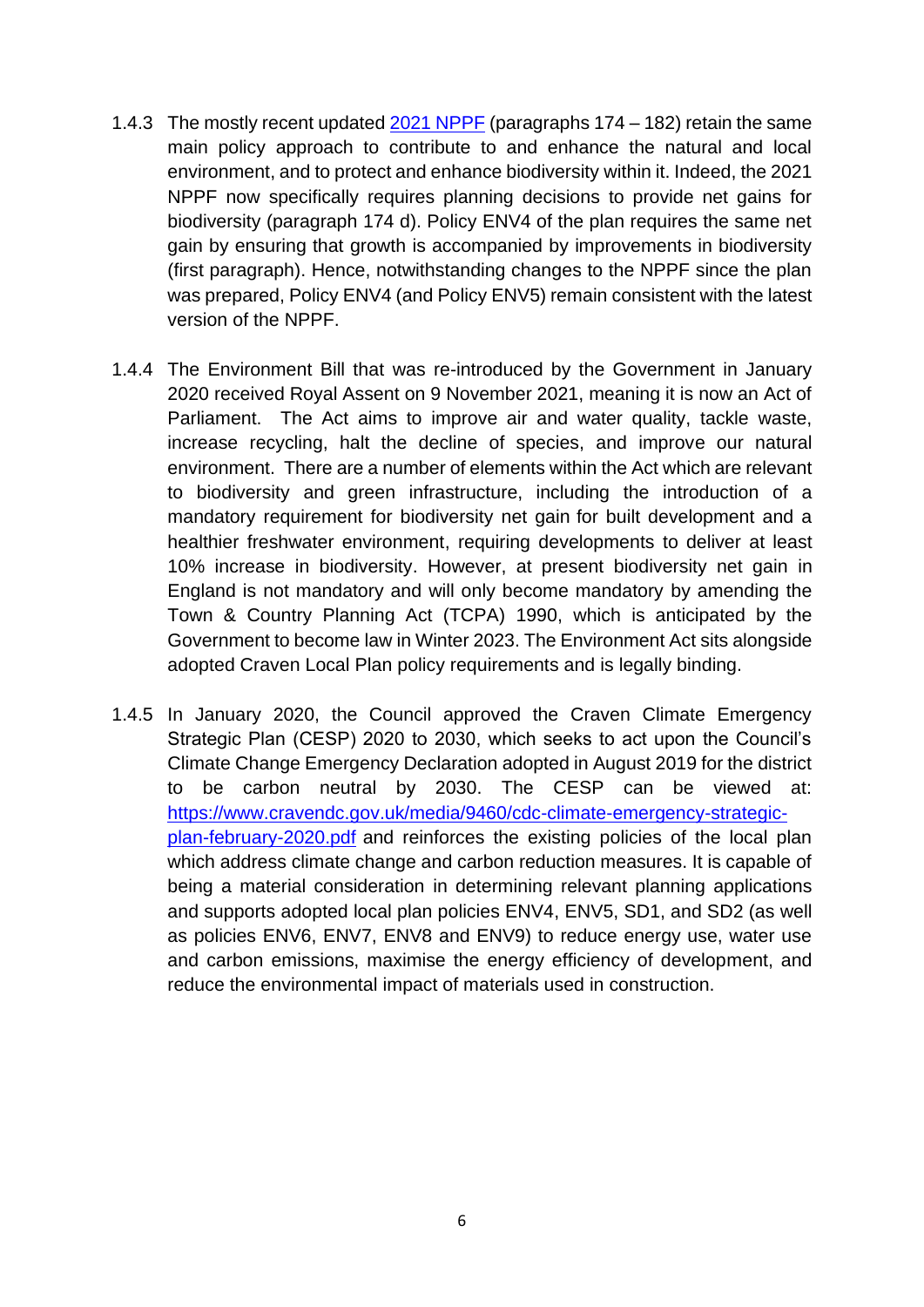# **PART TWO: CONFORMING WITH RELEVANT POLICIES OF THE CRAVEN LOCAL PLAN**

## **2.0.0 Introduction**

- 2.0.1 Biodiversity is a term used to describe the variety of life on the planet. It can be used more specifically to refer to all of the species in one region or ecosystem. Biodiversity refers to every living thing, including plants, bacteria, animals, and humans. Biodiversity provides functioning ecosystems that supply oxygen, clean air and water, pollination of plants, pest control, wastewater treatment and many ecosystem services.
- 2.0.2 Green Infrastructure (GI) is a network of multi-functional green and blue spaces and other natural features, urban and rural, which is capable of delivering a wide range of environmental, economic, health and well-being benefits for nature, climate, local and wider communities and prosperity. It is a broad concept, and includes natural features, such as parks, forest reserves, hedgerows, restored and intact wetlands and marine areas, as well as manmade features, such as eco-ducts and cycle paths. The aims of GI are to promote ecosystem health and resilience, contribute to biodiversity conservation and enhance ecosystem services.

# **2.1.0 The Protection of Areas, Sites, Habitats, Species, Trees and Hedgerows**

# **Internationally Designated Sites [Policy ENV4 (a)(i)]**

- 2.1.1 There are a number of internationally designated sites of importance to the district of Craven, namely Special Areas of Conservation (SACs), Special Protection Areas (SPAs), and Ramsar sites. The internationally designated sites are discussed in paragraphs 5.42 to 5.45 in the local plan and displayed in its [policies map.](http://www.cravendc.gov.uk/planning/accessible-craven-local-plan/#POLICIESMAP) The internationally designated sites are listed in Appendix B (in addition to national and local designations of relevance of Craven), including where they are located in relation to the Craven local plan area. They have been referenced and analysed in the local plan's [Habitats Regulation](https://www.cravendc.gov.uk/planning/spatial-planning/evidence-and-monitoring/sustainability-and-habitats/)  [Assessment.](https://www.cravendc.gov.uk/planning/spatial-planning/evidence-and-monitoring/sustainability-and-habitats/)
- 2.1.2 The policies of Craven Local Plan were written, and the local plan adopted, whilst the UK was a member state of the European Union. In terms of environmental legislation of relevance to spatial planning and this SPD, the UK is at the time of writing continuing with similar environmental standards to those of current EU States, upon agreement with the EU before its departure in January 2021. The changes carry predominately procedural implications for the Government, Natural England, Defra and local authorities, with some technical alterations, and thus they have limited impacts for development proposals and applicants. Criterion (a)(i) of policy ENV4 reflects the requirement of EU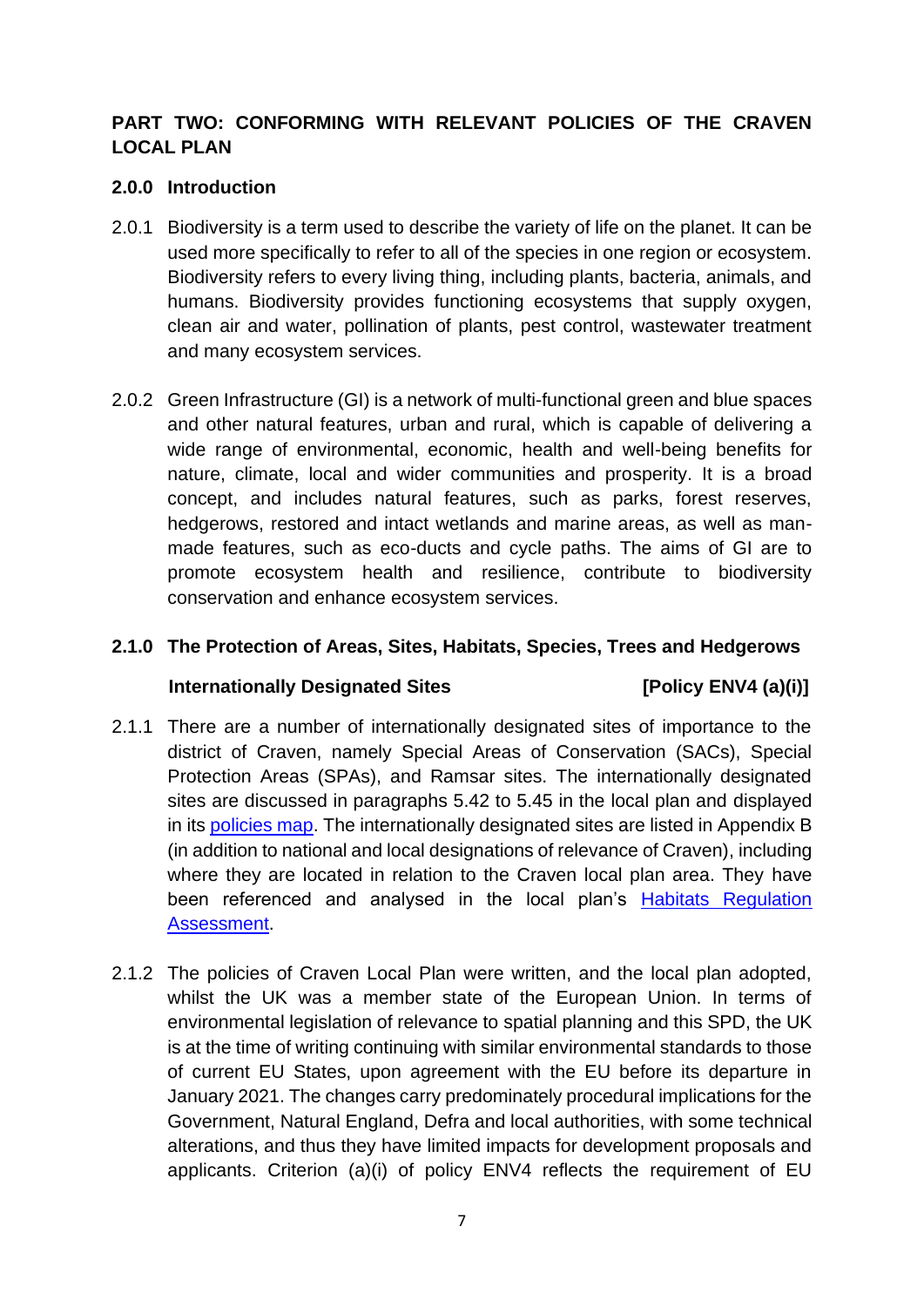environmental legislation that if a proposed plan or project is considered likely to have a significant effect on a protected site (either individually or in combination with other plans or projects), and if the risk of significant effects cannot be excluded at the screening stage, then an appropriate assessment of the implications for the site in view of the site's conservation objectives must be undertaken (see full policy text at Appendix A of this SPD). The following website provides guidance on the appropriate assessment process: <https://www.gov.uk/guidance/appropriate-assessment>*.* The main components of the process are explained in the paragraphs below.

- 2.1.3 Screening: The first step is a screening process to identify any potential designated European sites that may be impacted by the development. A summary of the screening process involves determination of any significant effects, consultation with statutory bodies and screening outcome.
- 2.1.4 Appropriate Assessment: The Appropriate Assessment is a detailed consideration of the impact of the project on that designated site. Criterion (a)(i) of policy ENV4 requires that if the result is a negative assessment of the implications for the designated site and there is no alternative solution, the 'IROPI' test must be satisfied if the proposed development is to be allowed. IROPI stands for Imperative Reasons of Overriding Public Importance. If there are such reasons, then the proposed development can be allowed so long as appropriate compensatory measures are taken to ensure the overall coherence of Natura 2000 sites is protected (Article 6(4) of the Habitats Directive). An example is the re-creation of a comparable habitat.
- 2.1.5 Measures designed to compensate for known negative effects of a project should not be taken into account for the purposes of the appropriate assessment carried out under Article 6(3) when it is not sufficiently certain that those measures would be effective in avoiding harm to the designated site. A distinction must be drawn between:
	- Protective measures intended to avoid or reduce any adverse effects that a project may have on a designated European site, which are considered in the appropriate assessment required by Article 6(3);
	- Measures that are aimed at compensating for the negative effects of the project on the designated site, which are required by Article 6(4).
- 2.1.6 The appropriate assessment must contain complete and precise findings, and conclusions capable of removing all reasonable scientific doubt as to the effects of the development on the site concerned. For small scale projects, satisfying the IROPI test can be viewed as quite a high hurdle to overcome, and applicants in such cases should carefully review the steps outlined above relating to the proposal.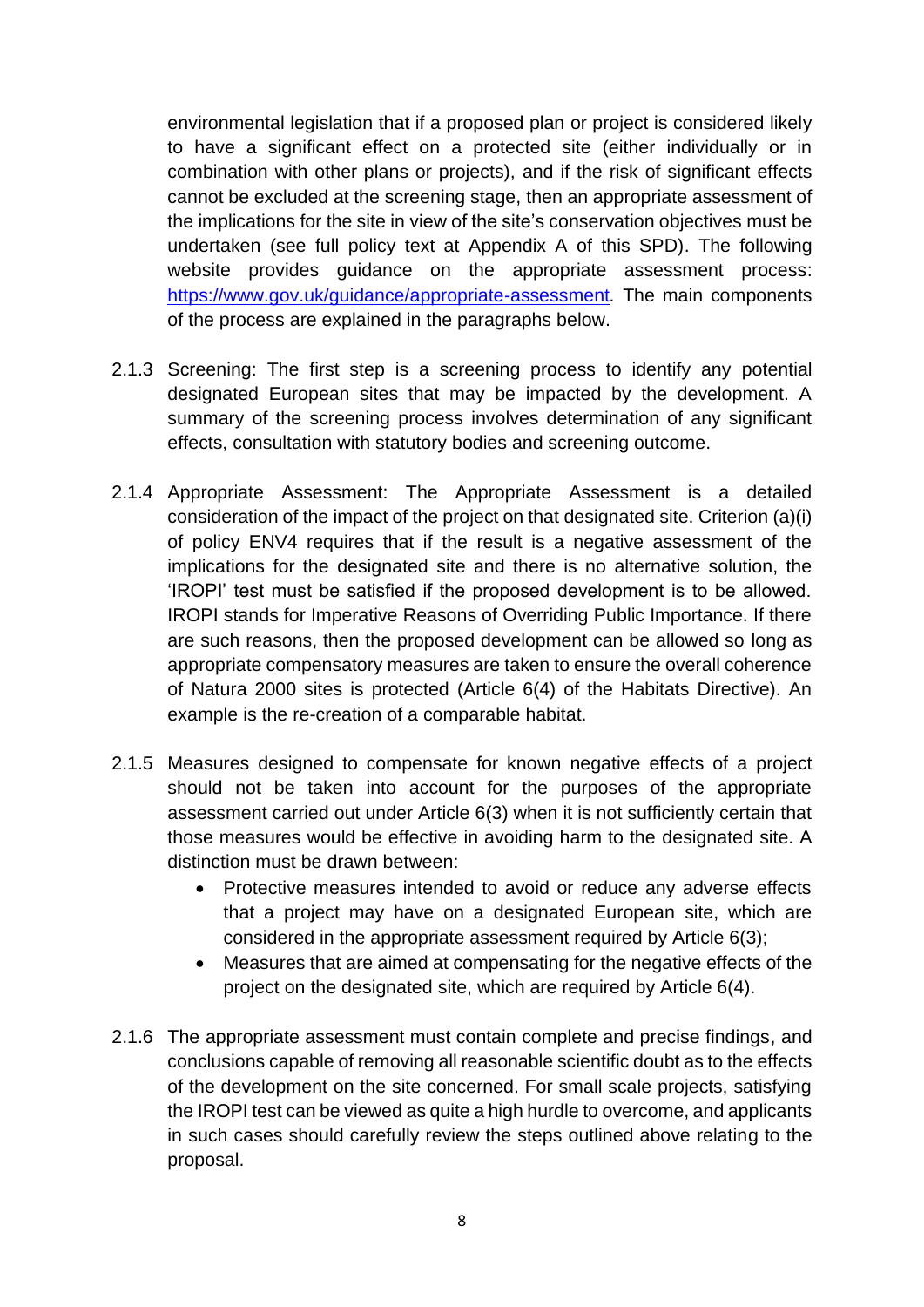#### **National and Local Designated Sites [Policy ENV4 (a)(ii)]**

- 2.1.7 National and local designated sites relate to Special Sites of Scientific Interest (SSSIs), Local Nature Reserves (LNRs), Sites of Importance for Nature Conservation (SINCs), and ancient woodland/pasture or individual veteran trees. The national or local designated sites of relevance to the Craven local plan area are explained in this and the following paragraphs.
- 2.1.8 Sites of Special Scientific Interest (SSSIs) are designated under the Wildlife & Countryside Act 1981, where they support habitats and/or species of national importance. Over half of these SSSIs in England, by area, are also internationally important (i.e. they are also designated as SACs, SPAs and/or Ramsar sites, which are internationally designated sites – see above). Within the Craven local plan area, there are 12 SSSIs. Where development is proposed within or immediately adjacent to a SSSI, an applicant is required to contact Natural England for its consent that permission be granted and confirm that any conditions recommended by Natural England will be complied with. More information can be found under: [https://www.gov.uk/guidance/protected](https://www.gov.uk/guidance/protected-areas-sites-of-special-scientific-interest)[areas-sites-of-special-scientific-interest](https://www.gov.uk/guidance/protected-areas-sites-of-special-scientific-interest)*.*
- 2.1.9 Local Nature Reserves (LNRs) are based on a statutory designation made under Section 21 – "Establishment of nature reserves by local authorities" – of the National Parks and Access to the Countryside Act 1949. LNRs are of local importance and can also be of national importance. The LNR may be given protection against damaging operations, and it also can have certain protection against proposed development on and around it. There are no LNRs within the Craven plan area, however they do exist close to the plan area, for example within the part of Embsay that is located within the Yorkshire Dales National Park. The applicant is therefore advised to consult with Craven District Council where proposals may impact on an LNR.
- 2.1.10 Other important wildlife sites also contribute to the ecological network in Craven. To safeguard these sites, they are designated as Sites of Importance for Nature Conservation (SINCs). They represent a legacy of good management and rely upon continued stewardship by landowners in Craven and nationally. Local Green Space (LGS) designation allows communities to protect green spaces of local importance for reasons including nature conservation and/or their setting. Adopted Craven Local Plan policy ENV10 lists sites that are designated as LGS and aims to protect such sites from incompatible development.
- 2.1.11 Ancient woodland designations are of key importance in Craven. They represent those woods that have a continuous history of cover since before the period when afforestation became common practice and widespread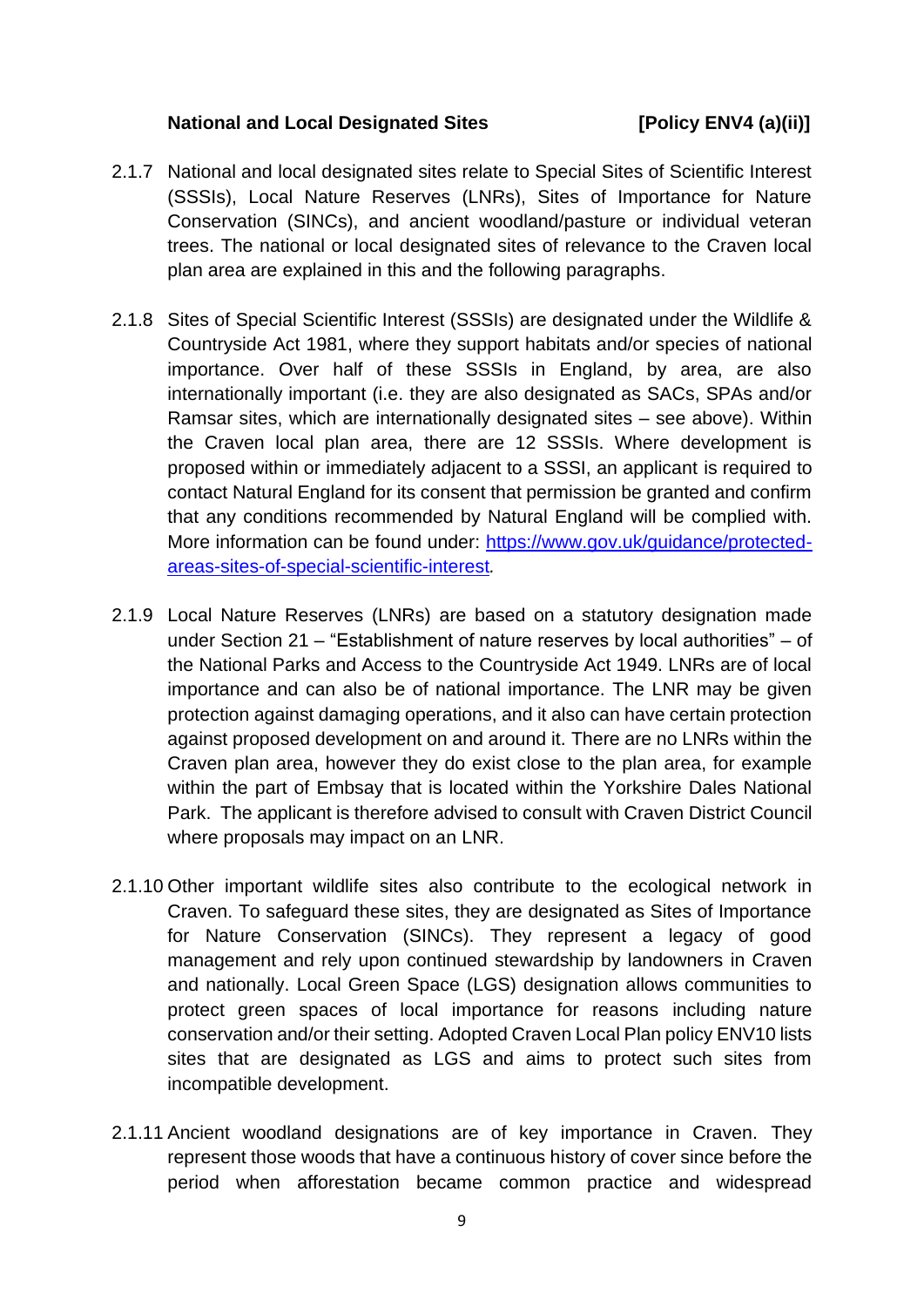throughout Britain (approximately from 1600 onwards for England and Wales). These include:

- Ancient semi-natural woods these are woods that have developed naturally. Most have been used by humans (often managed for timber and other industries over the centuries), but they have woodland cover for over 400 years;
- Plantations on ancient woodland sites these are ancient woods that have been felled and replanted with non-native species. Typically, these are conifers, but it can also include broadleaved planting such as nonnative beech, red oak, and sweet chestnut. Although damaged, they all still have the complex soil of ancient woodland, and all are considered to contain remnants of the woodland specialist species which occurred before;
- Ancient woodlands are shown on the policies map of the Craven Local Plan, and applicants should check this map to establish whether a site contains ancient woodland or is within close proximity to it. There is a requirement to prevent the loss of aged or veteran trees found outside ancient woodland, as per criterion (e) of Policy ENV4.
- 2.1.12 Existing designated sites and irreplaceable habitats of national and local importance should be protected from development. Criterion a) ii) aims to ensure that development proposals do not have any there are no adverse impacts on any national or local designated sites and their settings, unless it has been demonstrated to the satisfaction of the local planning authority that the benefit of, and need for the development clearly outweighs the impact on the importance of the designation (see full policy text at Appendix A of this SPD). Analysing and facilitating climate change adaptation at a local level is part of an application ensuring that adverse impacts on designated sites in the long term are reduced as much as possible.
- 2.1.13 To determine the location of existing SSSIs, SPAs, SACs, Ramsar sites, AONBs, National Parks, SINCs, and Ancient Woodland sites, the applicant can consult the webpage: [https://www.gov.uk/check-your-business-protected](https://www.gov.uk/check-your-business-protected-area)[area](https://www.gov.uk/check-your-business-protected-area)*.* Information can also be obtained from the Council's [Open Spatial Data](https://data-cravendc.opendata.arcgis.com/) web page. Applicants can also check if their site is close / adjacent to these designated sites on the [local plan policies maps.](https://www.cravendc.gov.uk/planning/accessible-craven-local-plan/#POLICIESMAP) Such information can allow the assessment of the location of the proposed development in relation to the designated site. If a site of nature conservation importance has 'statutory protection', it means that it receives protection by means of certain legislation in recognition of its biodiversity and/or geological value.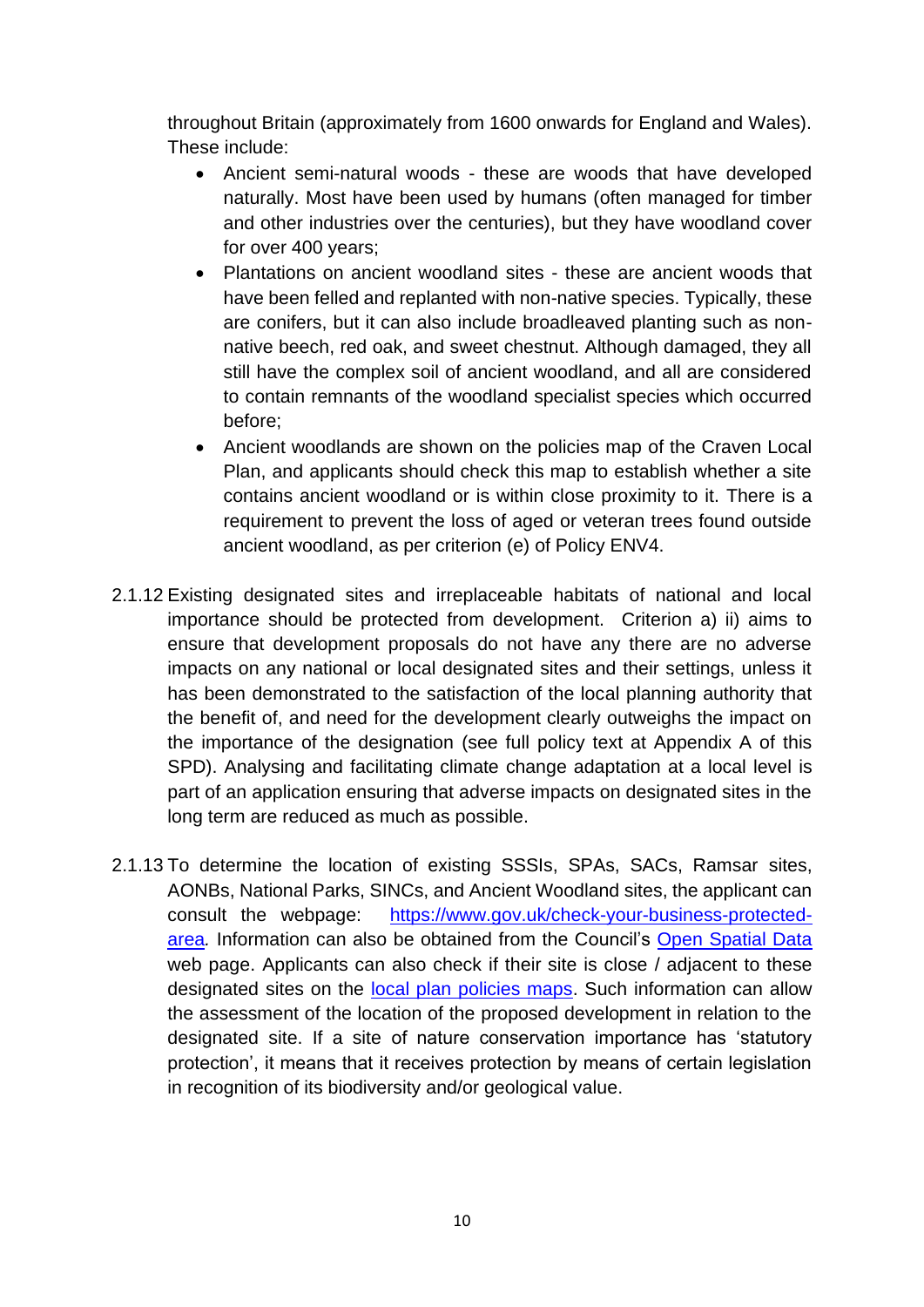# **Ecological networks, habitats and species populations [Policy ENV4 (a)(iii)]**

- 2.1.14 Policy ENV4 criterion (a)(iii) specifically requires development to avoid the loss of and encourage the recovery or enhancement of ecological networks, habitat and species, especially priority habitats and species identified in the Craven BAP (see full policy text at Appendix A of this SPD). Therefore, applicants are required to take priority species and habitats that could be potentially affected into consideration during the development process when planning the layout and timing of a development. By avoiding negative impacts at the outset, it is not only wildlife that benefits. Time and financial resources are saved by planning for wildlife early in the development process, and there is also the opportunity to actively demonstrate a commitment to conserve and protect priority species and habitats.
- 2.1.15 Public bodies, including local authorities, have a legal duty to have regard to conserving biodiversity in the exercise of their normal functions. For a local authority, a Biodiversity Action Plan is a means of managing an area's environmental resources to contribute to the conservation of biodiversity, or wildlife, through developing a local plan for the area. Priority habitats and species lists are published as part of the Craven Biodiversity Action Plan (BAP). The purpose of the lists is to promote the conservation of these habitats and species, and this includes making effective use of the planning system for this purpose. A list of protected species can be found in the [Craven BAP.](https://www.cravendc.gov.uk/media/1970/biodiversity-action-plan-bap.pdf)
- 2.1.16 A biodiversity survey or ecological assessment can identify where a priority habitat (identified in the Craven BAP) may be present on a proposed development site (Part 3 of this SPD, table 2 and paragraph 3.2.6 which provides further detail about ecological assessments). [UK BAP priority habitats](https://jncc.gov.uk/our-work/uk-bap-priority-habitats/#list-of-uk-bap-priority-habitats) cover a wide range of semi-natural habitat types. They are identified as being the most threatened in the country and requiring conservation action under the UK Biodiversity Action Plan (UK BAP). If such habitats are present, applicants are advised to apply the mitigation hierarchy (see Figure 1). This hierarchy implies that significant adverse impacts on these habitats should be avoided and, if this is not possible, measures which reduce any such negative impact should be explored. Failing that, losses of such habitats should be compensated for as part of the development proposals. The general process for priority species is similar to that for priority habitats. If such species are found on proposed development sites and their habitat is to be damaged or lost, it may be necessary to provide alternative, replacement habitats elsewhere.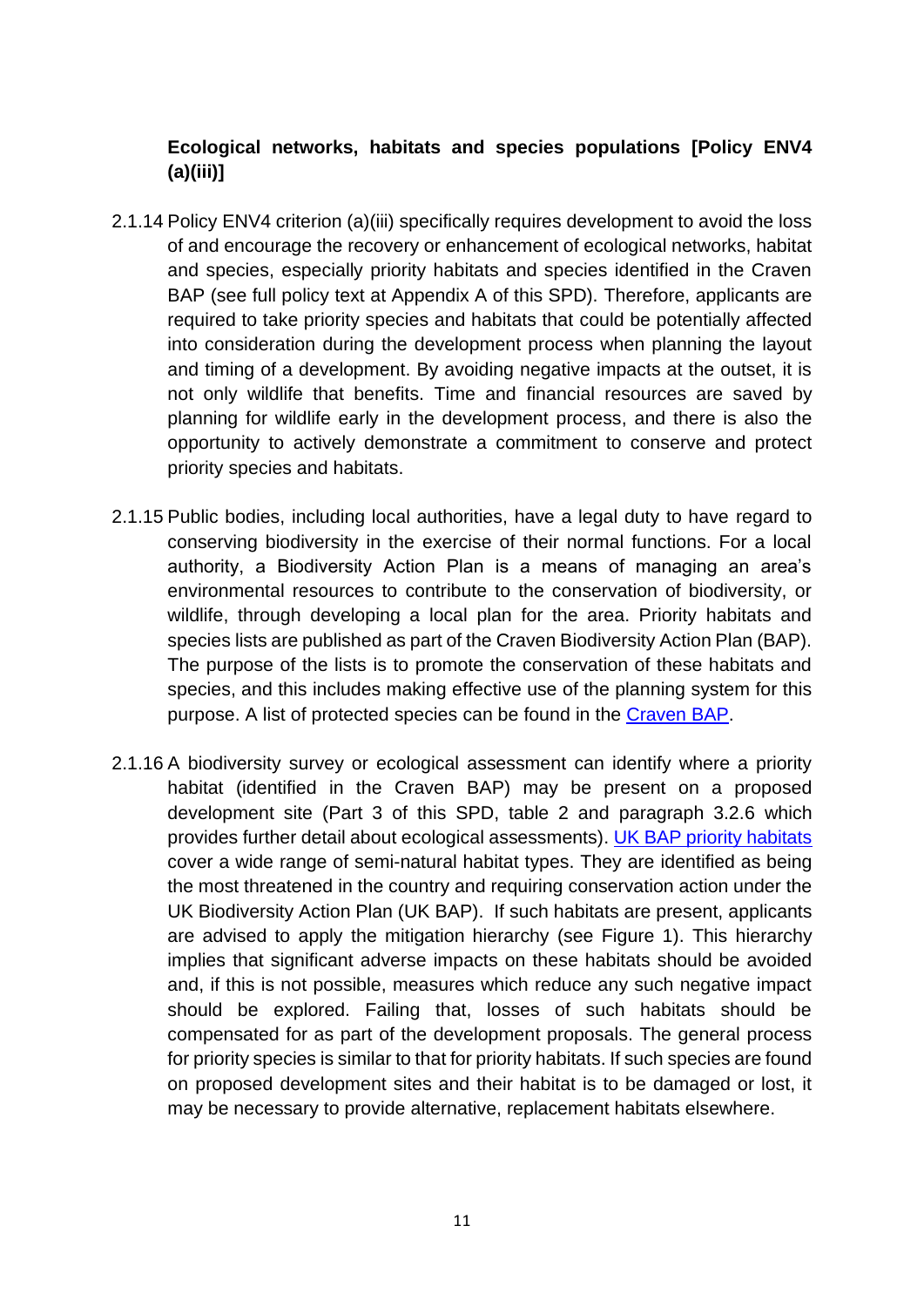

**Figure 1:** Sequential steps of the mitigation hierarchy for biodiversity

2.1.17 There are numerous publications now available in England to assist applicants in terms of advice on managing impacts of development on existing wildlife and their habitats. One such publication is produced by the NHBC Foundation in cooperation with the RSPB, entitled '*[Biodiversity in new housing developments](https://www.nhbcfoundation.org/publication/biodiversity-in-new-housing-developments-creating-wildlife-friendly-communities/)  – [creating wildlife-friendly communities](https://www.nhbcfoundation.org/publication/biodiversity-in-new-housing-developments-creating-wildlife-friendly-communities/)*'.

# **Loss of Biodiversity and Green Infrastructure [Policies ENV4(c, d, e) and ENV5 (a)(i) & (c)]**

- 2.1.18 Policies ENV4 and ENV5 both resist significant losses to biodiversity and green infrastructure from a proposed development without any compensatory measures put forward by the applicant which can be deemed suitable by Craven District Council. The focus of criterion (c) in policy ENV4 is on protecting biodiversity within the proposed site, and criterion (d) advises applicants on the practicality of compensation measures. Criteria (a)(i) and (c) of Policy ENV5 target the avoidance of harm or loss of green infrastructure (and hence also biodiversity) on a wider level within and adjacent to the local plan area (see full policy text at Appendix A of this SPD).
- 2.1.19 Inappropriate and poorly designed development proposals could result in a significant loss or harm to biodiversity on or around the site. No new green infrastructure may be proposed, or the green infrastructure proposed on the site may be inappropriately located, in a way that it does not provide effective linkages to existing areas of green infrastructure, so that wildlife cannot move in the wider landscape.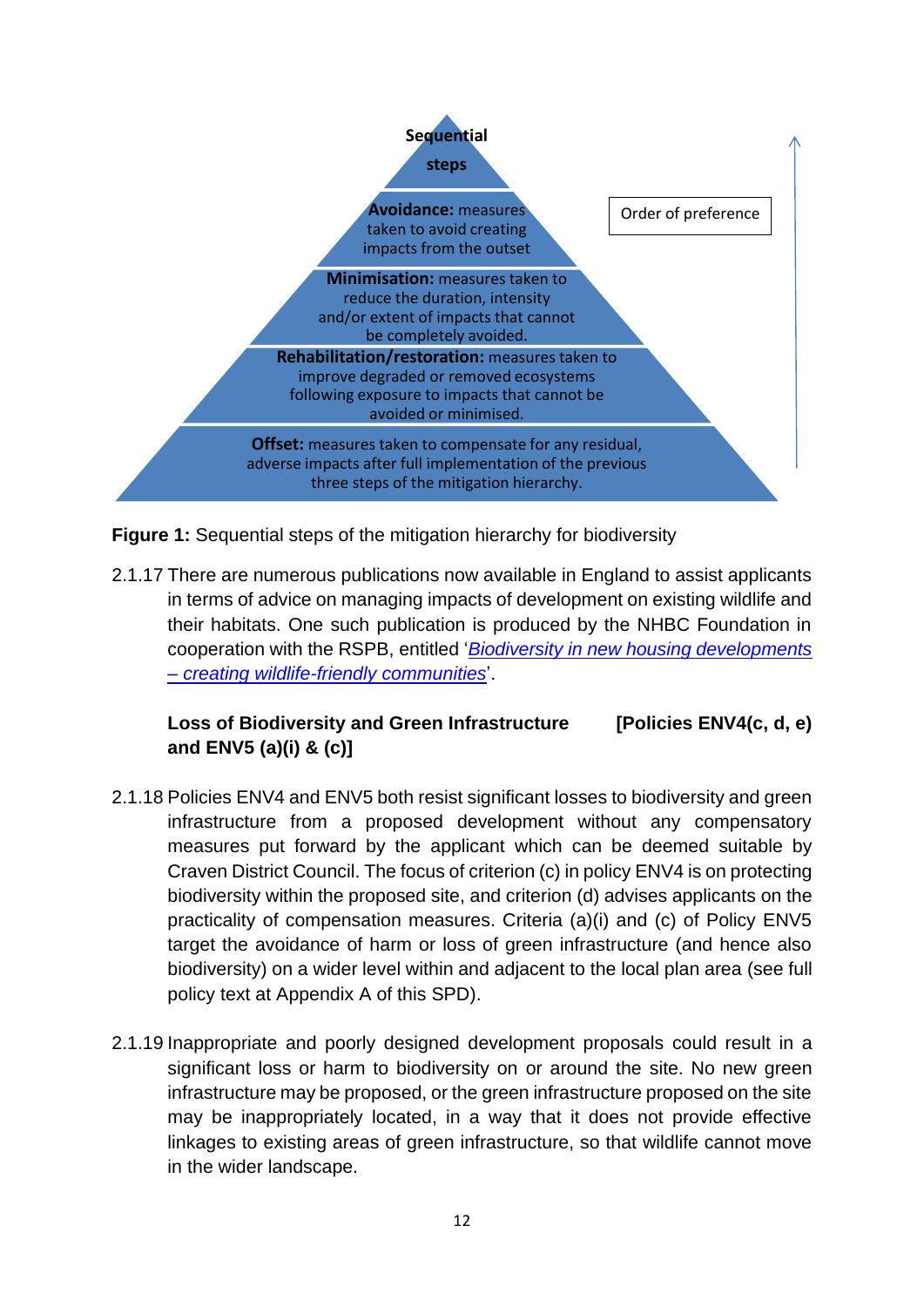- 2.1.20 Where compensation is thought to be needed for biodiversity assets, careful consideration needs to be given to what biodiversity assets can be adequately and satisfactorily replaced. It may be impractical or unrealistic to put forward proposals that seek to replace certain types of biodiversity that could be lost. Ancient woods are irreplaceable, in that it is impossible to replace the complex biodiversity of ancient woods which has accumulated over hundreds of years. Many species that thrive in ancient woodland are slow to colonise new areas.
- 2.1.21 Criterion (e) of Policy ENV4 strongly resists the loss or deterioration of irreplaceable habitats, such as ancient woodland and aged or veteran trees to be wholly exceptional (see full policy text at Appendix A of this SPD). Hence, where such instances must occur, the applicant must clearly demonstrate that the loss of such irreplaceable habitats is justified by setting out how and why the socio-economic benefits of the project outweigh the socio-economic and/or environmental consequences of the loss or deterioration of irreplaceable habitats. The applicant can show this via an Ecological or Geological Assessment (further details at table 2 and paragraph 3.2.6 in Part Three of this SPD).

# Water Resources **and EQUATER** [Policy ENV4(a)(vi)]

- 2.1.22 Policy ENV4(a)(vi) aims to ensure that there is no deterioration in the Water Framework Directive (WFD) ecological status of waterbodies as a result of development (see full policy text at Appendix A of this SPD). The WFD is an approach adopted in the UK and many other European countries to protect and improve water resources and aquatic ecosystems across much of the continent. The WFD aims to protect all waters and water-dependent ecosystems: groundwater, rivers, lakes, transitional water (estuaries), coastal waters and wetlands. A primary environmental objective of the WFD for surface waters is that the ecological and chemical status of all water bodies are of 'good' or 'high' status, and that in no case will the status deteriorate below its present condition.
- 2.1.23 Applicants are required to ensure that a proposed development does not result in a deterioration of water quality in any water body that it may affect. This is to protect local and regional water bodies from pollution, in terms of ensuring safe drinking water provision, biodiversity enhancement, etc. Impacts on water quality can result from a proposed site being adjacent to a water body such as river or lake, or where there is a recognised flood risk within or adjacent to a site (e.g. via a high groundwater table). In this respect, where there is thought to be any influence on water quality, there is great importance in the applicant consulting with the relevant bodies of Craven District Council, the Environment Agency and Natural England from the outset of the scheme design. Applicants should refer to the Council's Flood Risk & Water Management SPD, which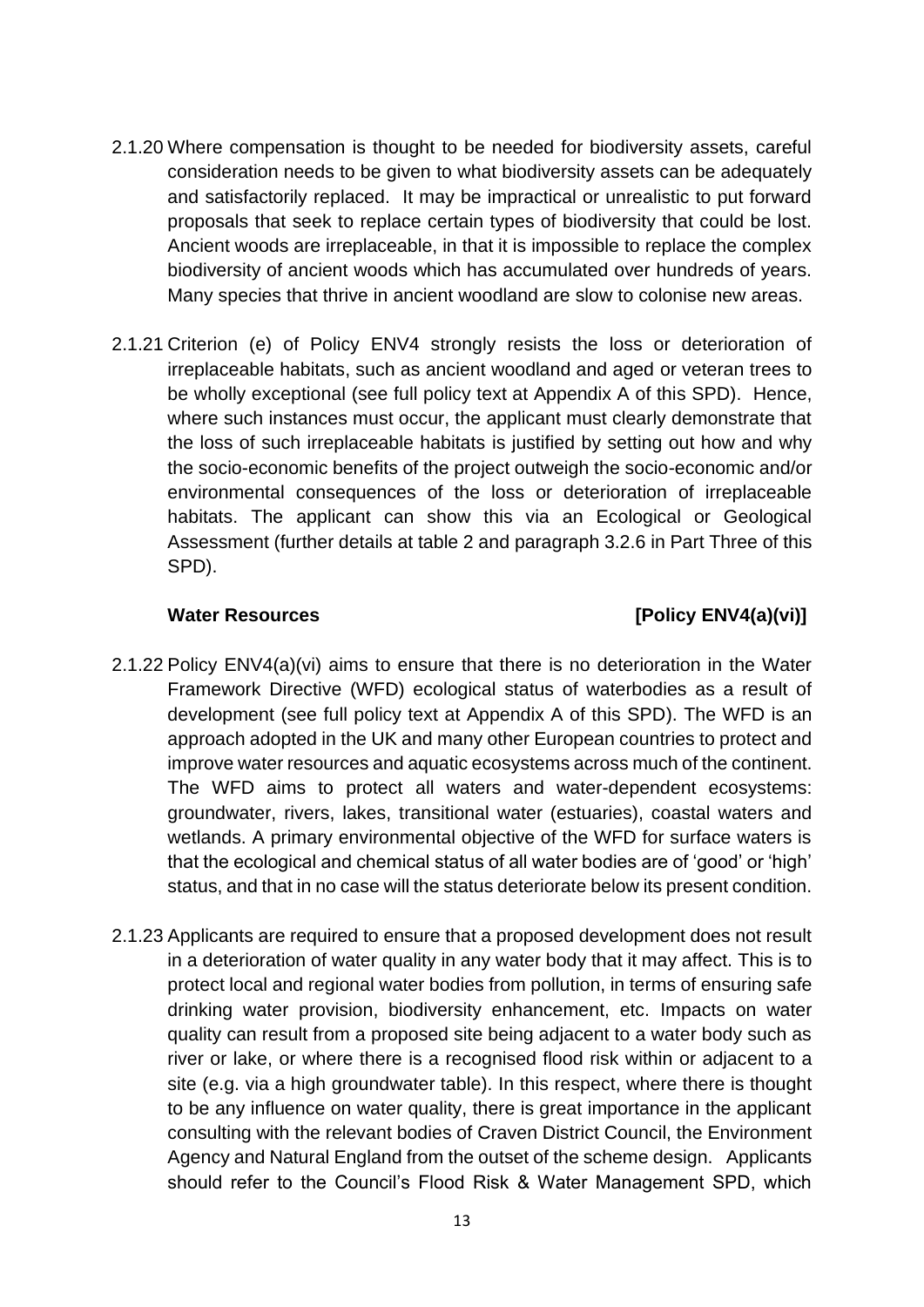provides further guidance on policy ENV8 (criteria c) & d), which aims to reduce the risk of pollution and deterioration of water resources in line with the requirements of the Water Framework Directive.

# **2.2.0 Biodiversity net gain**

# **Managing and Promoting Biodiversity and Green Infrastructure [Policy ENV4 (a) 7 ENV5]**

- 2.2.1 Policy ENV4 (a) requires all developments to provide a net gain in biodiversity, wherever possible. Policy ENV5 requires development to be accompanied by an improved and expanded green infrastructure (GI) network, which, in turn, provides opportunities for net gain in biodiversity (see full policy text at Appendix A of this SPD). Whether it is a small or a large scale development, it should generally be possible to achieve a net gain in biodiversity, provided this objective is 'built in' to the early planning of the development. Biodiversity Net Gain (BNG) aims to leave biodiversity on a particular site in a better state after development than before it. In order to achieve BNG, applicants are encouraged to bring forward schemes that provide an overall increase in natural habitat and ecological features. BNG can be demonstrated by comparing the baseline biodiversity of a site prior to the commencement of any development with the increase of biodiversity that is proposed. Paragraphs 2.2.3 to 2.2.6 below provide relevant information on the suggested suitable metrics to use for BNG calculations.
- 2.2.2 On sites where size allows, GI should contribute to biodiversity gain by enhancing and creating wildlife habitat, and by integrating biodiversity with the proposed buildings. The built environment of the site should aim to be permeable to wildlife, incorporating design features aimed at sustaining and increasing the population of particular species and also facilitating climate change adaptation.
- 2.2.3 Planning for biodiversity and GI requirements should be undertaken from the outset and should consider costs for purchase, design, implementation, monitoring and management of biodiversity and GI. To assist applicants in fulfilling the net gain in biodiversity requirement of Policy ENV4, it is highly recommended that they utilise the Biodiversity Metric 3.0, which was launched by Natural England in July 2021. [Biodiversity Metric 3.0](http://nepubprod.appspot.com/publication/6049804846366720) is a biodiversity accounting tool that can be used for the purposes of calculating biodiversity net gain.
- 2.2.4 This metric is designed to provide applicants, planners, ecologists, and other interested parties with a means of assessing changes in biodiversity value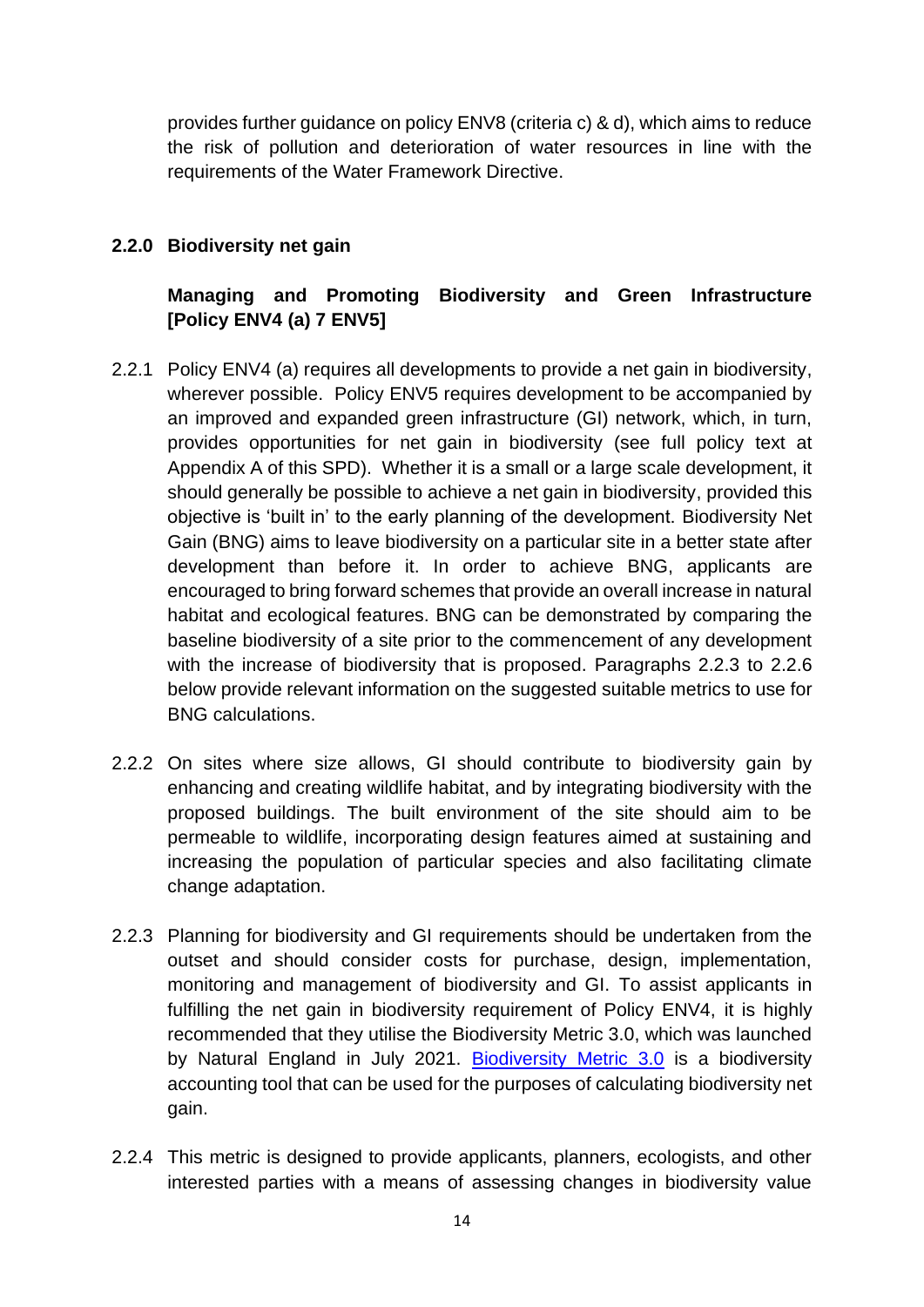(losses or gains), brought about by development or changes in land management. The metric is a habitat based approach to determining a proxy biodiversity value, and an applicant is required to utilise an ecologist in working with this metric. The Craven Biodiversity Action Plan (see paragraph 2.1.15) can provide relevant information to applicants on local species of importance to assist such assessments.

- 2.2.5 A [Small Sites Metric](http://nepubprod.appspot.com/publication/6047259574927360) is also available from Natural England it is a version designed to simplify the process of calculating biodiversity net gain on smaller development sites. It is not appropriate to use the Small Sites Metric to calculate offsite losses and gains. Unlike the aforementioned Biodiversity Metric, an applicant does not have to source the services of its ecologist when using the Small Sites Metric, unless the proposed site in question is adjacent to, or potentially affects, a nationally designated site (see paragraph 2.1.13).
- 2.2.6 For the purposes of using the small sites metric, small sites are required to meet both of the following criteria:
	- (a) Development sites where:
		- For residential developments, the number of dwellings to be provided is between one and nine inclusive on a site having an area of less than one hectare;
		- Where the number of dwellings to be provided is not known, the site area is less than 0.5 hectares;
		- For all other development types where the site area is less than 0.5 hectares or less than 5,000 square metres.

(b) Where there is no priority habitat present within the development area (excluding hedgerows and arable margins).

- 2.2.7 The results of applying the Biodiversity Metric or Small Sites Metric should be submitted to the Council as part of a planning application and could be included in an Ecological Assessment which is part of the Council's [local validation](https://www.cravendc.gov.uk/planning/planning-applications-and-notifications/national-and-local-planning-validation-requirements/local-information-requirements/ecologicalgeological-assessment/)  [requirement](https://www.cravendc.gov.uk/planning/planning-applications-and-notifications/national-and-local-planning-validation-requirements/local-information-requirements/ecologicalgeological-assessment/) for planning applications (see table 2 on Part Three of this SPD and para 3.2.6).
- 2.2.8 The Chartered Institute of Ecology and Environmental Management (CIEEM) has published a document entitled ['Good Practice Principles for Development'](https://cieem.net/resource/biodiversity-net-gain-good-practice-principles-for-development/) which is focused on BNG.
- 2.2.9 CIEEM have also published [Biodiversity Net Gain Report and Audit Templates](https://cieem.net/resource/biodiversity-net-gain-report-and-audit-templates/) that provide a framework for writing reports for projects that are aiming to achieve BNG. Applicants are encouraged to use this framework to demonstrate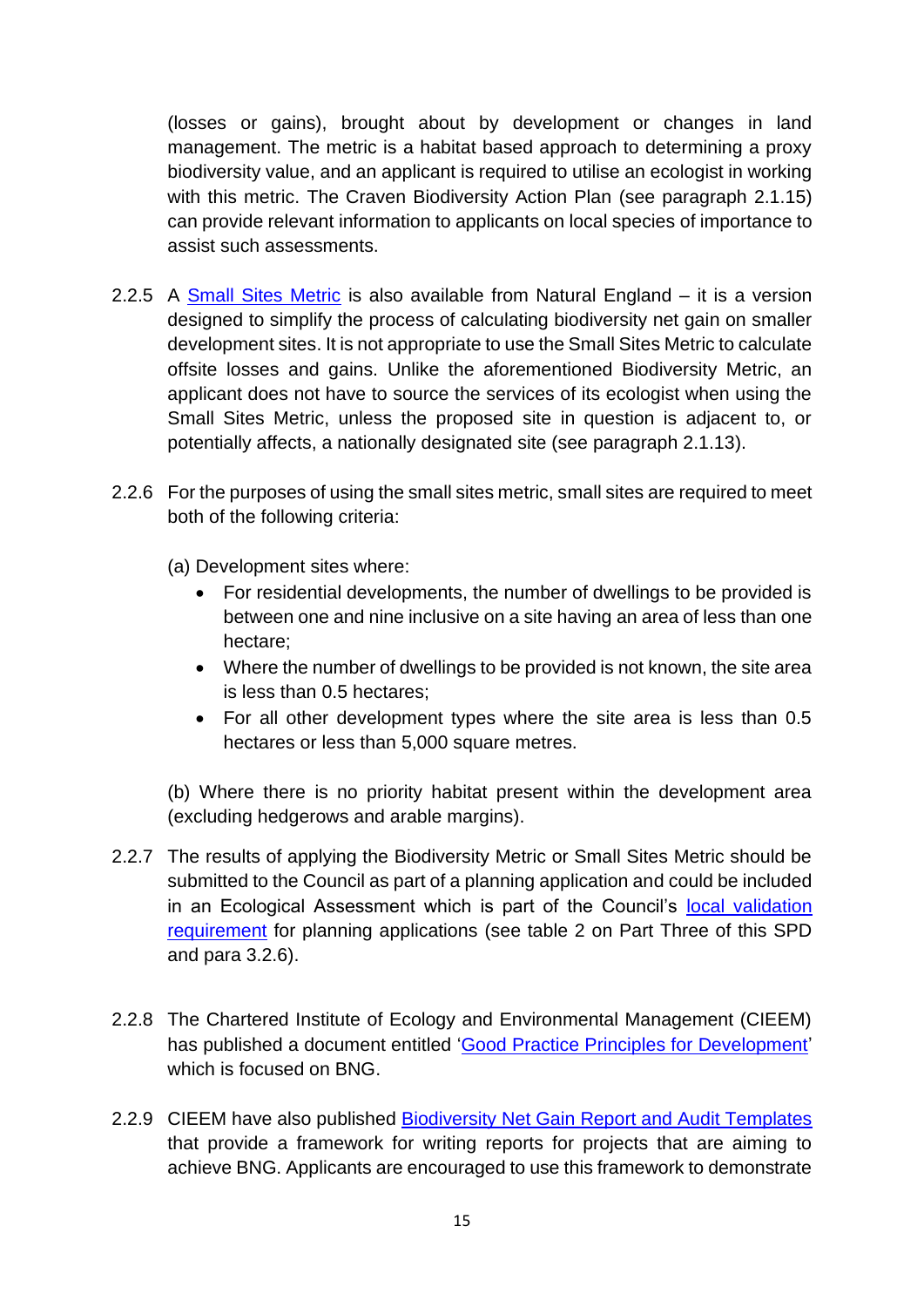compliance with Policy ENV4 on delivering net gain in biodiversity. The templates set out a suggested structure and content for reports specifically produced in relation to BNG assessments. Such report templates could be used and included in an Ecological Assessment, which is part of the Council's [local validation requirement](https://www.cravendc.gov.uk/planning/planning-applications-and-notifications/national-and-local-planning-validation-requirements/local-information-requirements/ecologicalgeological-assessment/) for planning applications (see table 2 on Part Three of this SPD and para 3.2.6).

# **The biodiversity and geodiversity of land and buildings [Policy ENV4(a)(iv)]**

- 2.2.10 Paragraph 2.0.1 introduced the concept of biodiversity; it is the term used to refer to all of the living species in one region or ecosystem. Geodiversity is the variety of rocks, minerals, fossils, soils, landforms and the natural processes which form and alter them. Applicants are required under Policy ENV4 (a)(iv) to conserve and manage the biodiversity and/or geodiversity value of land and buildings within a proposed site (see full policy text at Appendix A of this SPD). Applicants are required to show how the requirements of this criterion has been met through an Ecological/Geological Assessment – see Table 2 in Part Three of this SPD and para 3.2.6.
- 2.2.11 Understanding the natural processes that shape our landscapes and ecosystems has an important role to play in their sustainable management. Accordingly, all new developments must be developed based on a clear understanding of their effects on biodiversity and geodiversity and other environmental interests. In this respect, the relevant publication of Natural England entitled ['Geology and biodiversity –](http://publications.naturalengland.org.uk/publication/73047?category=30050) making the links' is useful in informing and assisting applicants in terms of site management and carrying out surveys.

#### **Trees, woodlands and hedgerows [Policy ENV4(a)(v)]**

- 2.2.12 Native plants are plants indigenous to a given area in geologic time. This includes plants that have developed, occur naturally, or existed for many years in an area. There are several important advantages to planting and retaining native plants. For example, native plants require less usage of pesticides and fertilisers. Planting native trees and shrubs is an excellent way to support biodiversity. Flowering trees can be particularly important for pollinators in springtime and they also provide food for birds and mammals in the autumn. Paragraph 131 of the [NPPF \(2021\)](https://www.gov.uk/government/publications/national-planning-policy-framework--2) promotes the planting of trees in all new streets.
- 2.2.13 Policy ENV4 (a)(v) also refers to incorporating appropriate planning, using locally characteristic tree and plant species, where possible (see full policy text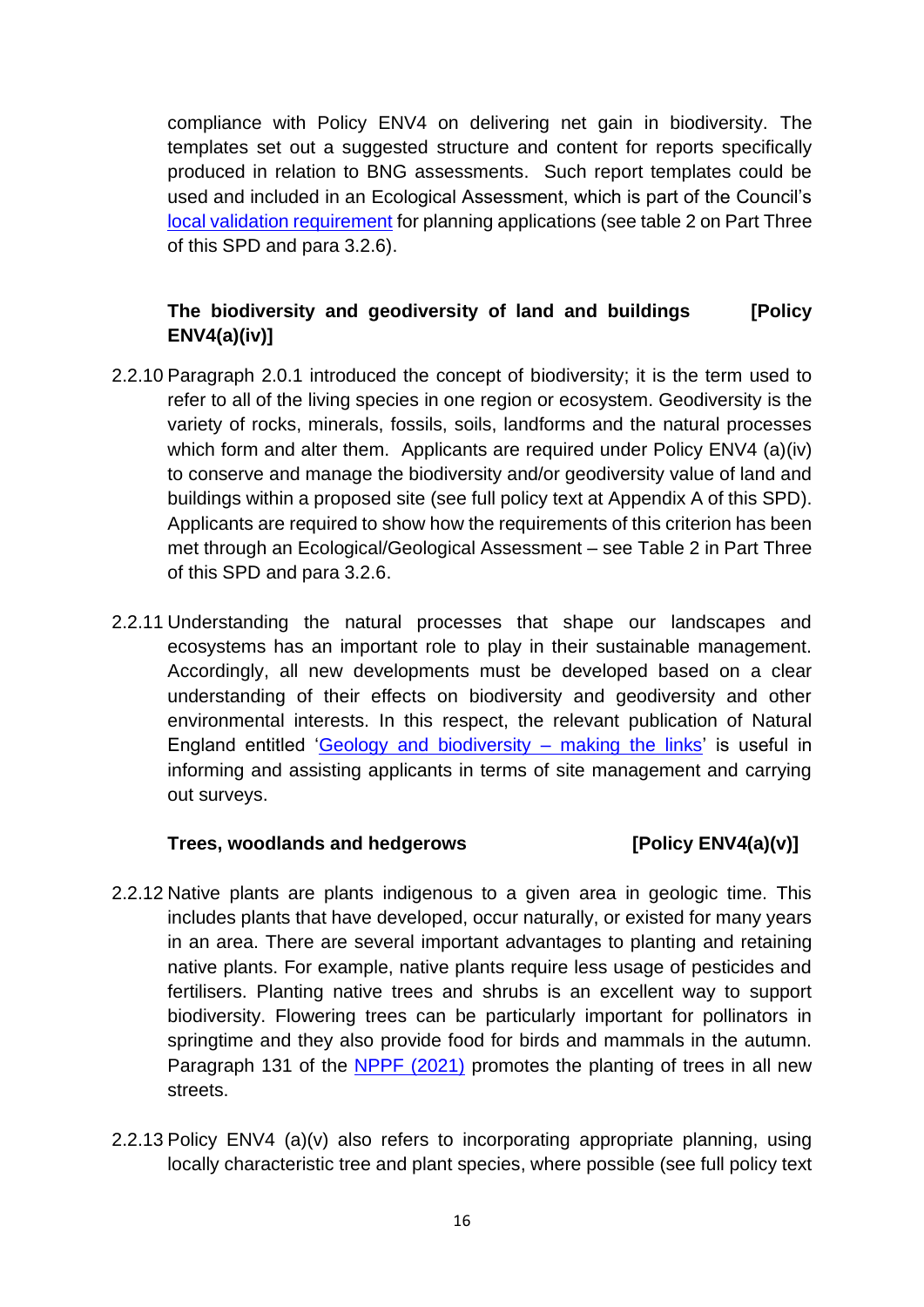at Appendix A of this SPD). These may not necessarily be native planting but are characteristic to a particular area. There is reference in this policy criterion to retaining and integrating hedgerows, which play an important part in both wildlife protection and contributing to the character, appearance and setting of a local area. Many hedgerows act as ecologically favourable and visually attractive natural boundaries to development sites.

- 2.2.14 It should be noted that tree planting is also an important element of the Craven Climate Emergency Strategic Plan, in terms of devising methods to reduce carbon in the local plan area. Applicants can contribute to this aim by meeting the policy requirement of ENV4(a)(v) by increasing trees and woodland on development sites, using native and locally characteristic species on where possible.
- 2.2.15 Retaining and integrating existing mature and healthy trees and hedgerows that make a positive contribution to the character and appearance of an area is an aim of criterion (a)(v). Both existing trees and hedgerows provide vital environments for biodiversity as well as corridors for biodiversity across the countryside, and particularly in framed landscapes such as in Craven. Hedgerows provide both food and nesting areas for insects, birds and mammals. Flowering hedgerows that contain willow, blackthorn, and hawthorn provide vital food for bees in spring and for birds and mammals in the autumn. Hedgerows should only be cut every three years to encourage flowering. The bases of hedgerows should not be sprayed so as to allow wildflowers to grow and provide suitable areas for insects. (see full policy text at Appendix A of this SPD).

# **2.3.0 Movement of wildlife, and enhancement, improvement and creation of green infrastructure**

# Enabling the Movement of Wildlife **[Policy ENV4(a)(vii)**]

2.3.1 Policy ENV4 (a)(vii) requires development proposals to achieve BNG, where possible by enabling wildlife to move freely throughout the environment ((see full policy text at Appendix A of this SPD). Practical ways to enable wildlife to move throughout both the natural and built elements of any proposed scheme include the creations of new habitats - for example through tree planting or the creation of new wetlands and through the retention and integration of existing habitats on a site, where possible. Applicants need to assess what wildlife habitats exist on a site and demonstrate how a proposal enables the free movement of wildlife throughout the local environments, which includes the site itself and the ability of wildlife to move to the wider area.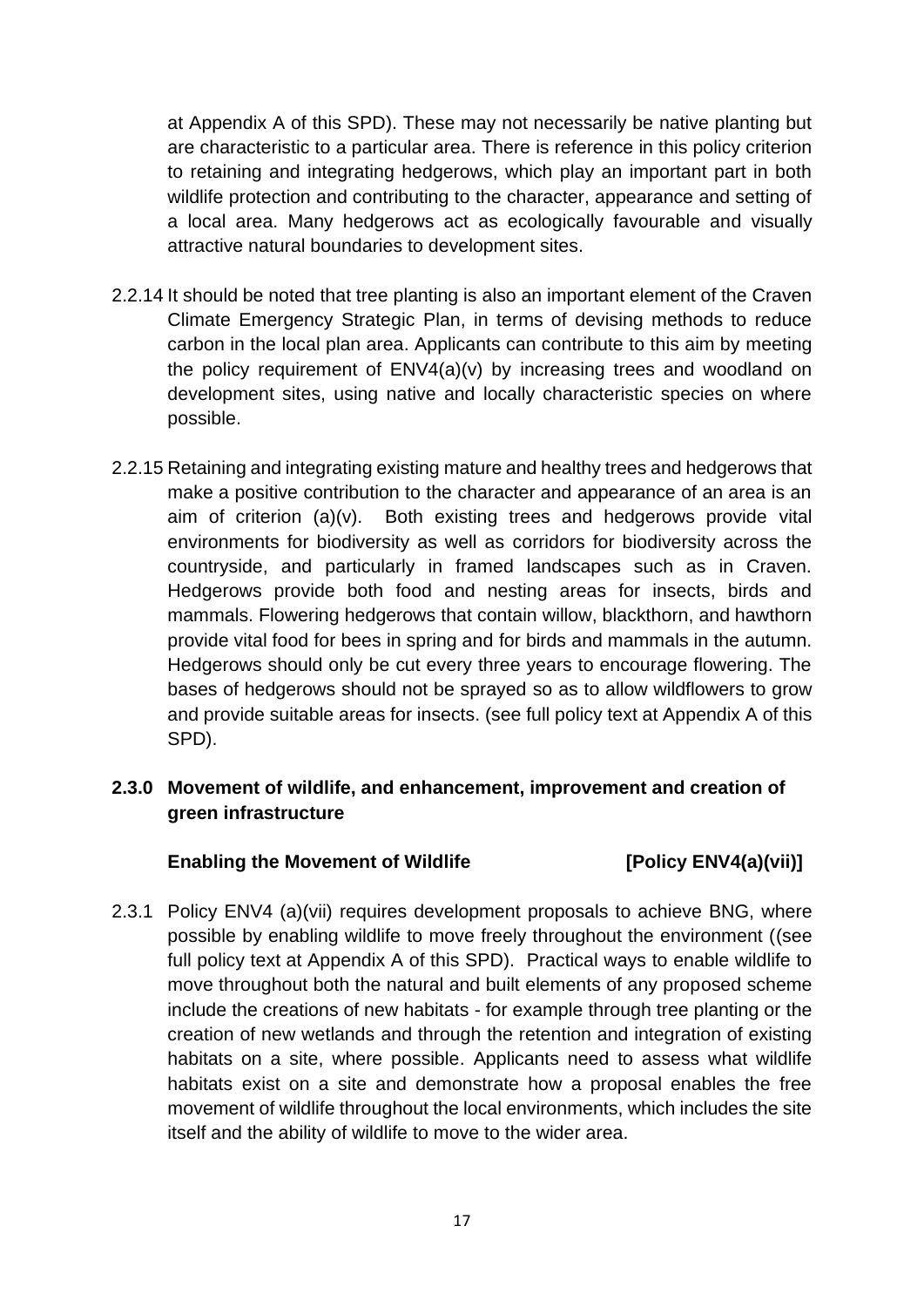- 2.3.2 The site layout of relatively large developments is important in ensuring the easier movement of wildlife. For example, if a site has a body of water such as a stream on its southern boundary, it would usually make sense to concentrate the site's green infrastructure in its southern area. In this example, native and locally characteristic tree and shrub planting can provide additional area and shelter for the biodiversity inhabiting and using the stream. Such planting could provide links to other existing areas of green infrastructure, both within and outside the application site, allowing wildlife to move throughout the local environment. Hence, it is about planning a suitable layout and using green infrastructure for the maximum benefit of wildlife, given the general constraints that the applicant is working under.
- 2.3.3 In addition to the layout, the design of the buildings can assist wildlife to move more freely and easily throughout the local environment. For example, suitably located bat and bird boxes attached to buildings and farmyard barns can greatly assist such biodiversity in terms of providing a home and allowing easier movement within the site and beyond.

# **Enhancement, Improvement and Creation of Green Infrastructure [ENV5 (a) (ii), (iii) & (b)]**

- 2.3.4 Policy ENV5 (a) (ii) (iii) & (b) require development proposals to avoid loss or harm to existing GI networks, enhance or create new links in the existing GI network, where possible (see full policy text at Appendix A of this SPD). GI assets can take many forms, but the main types are:
	- Natural and semi-natural urban green spaces:
	- Parks and gardens, including urban parks, country parks and formal gardens;
	- Green corridors, including river and canal banks and extensive areas of natural habitat;
	- Cycleways and rights of way;
	- Outdoor sports facilities and provision for children, teenagers and adults;
	- Amenity green space and accessible countryside in urban fringe areas;
	- Allotments and community gardens, cemeteries and churchyards;
	- Green roofs and walls.
- 2.3.5 For green infrastructure policy and strategies to be successfully implemented, it is necessary to have the mutual support and cooperation of many diverse and separate agencies and individuals working closely together in an open and positive manner. Provision of GI and natural habitats is the key element of enabling movement of wildlife within local and regional environments, as discussed in paragraphs 2.3.1 to 2.3.3. The [Yorkshire & Humber GI Mapping](https://webarchive.nationalarchives.gov.uk/ukgwa/20140605112209/http:/www.naturalengland.org.uk/regions/yorkshire_and_the_humber/ourwork/yandhgreeninfrastructuremappingproject.aspx)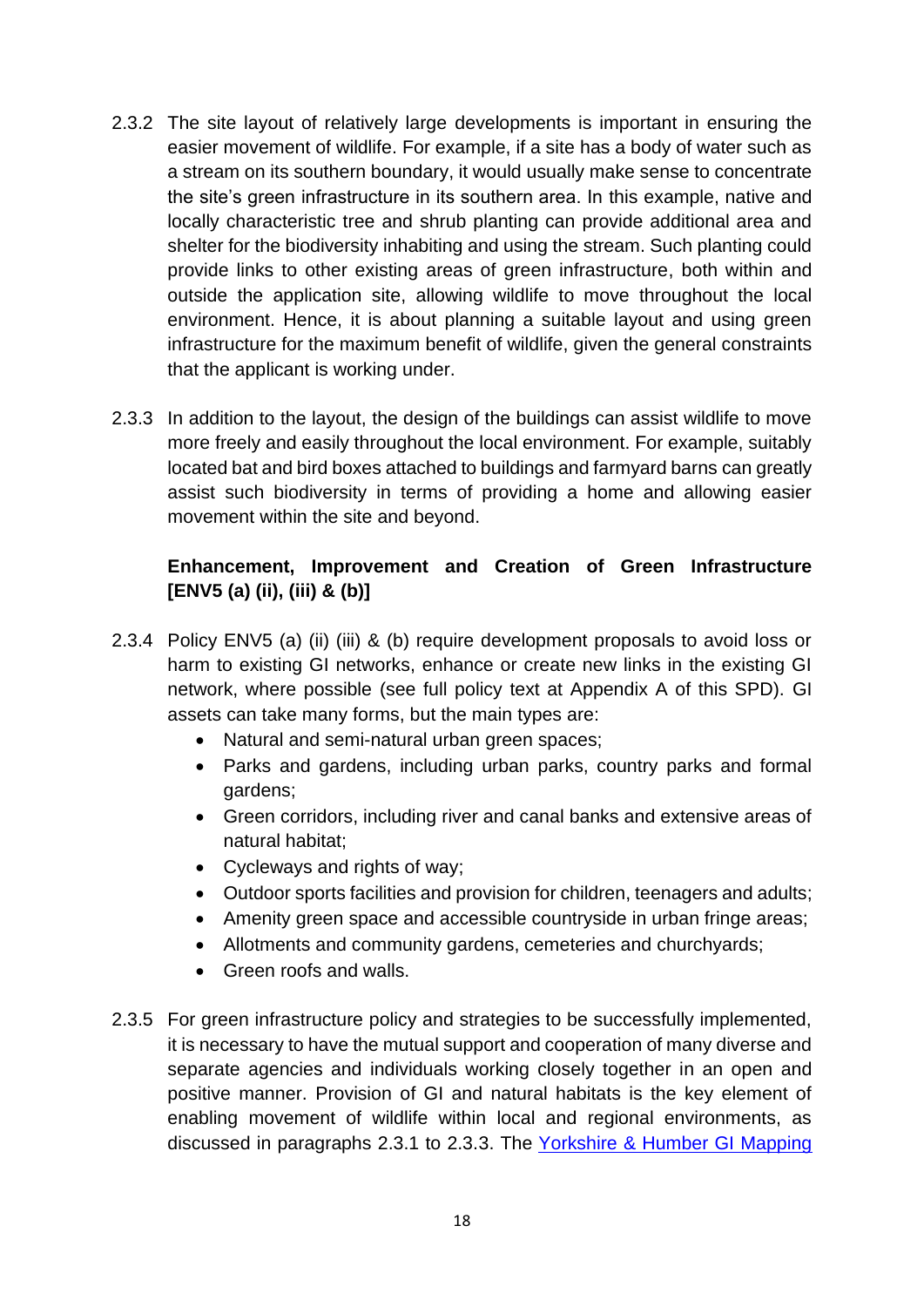[project,](https://webarchive.nationalarchives.gov.uk/ukgwa/20140605112209/http:/www.naturalengland.org.uk/regions/yorkshire_and_the_humber/ourwork/yandhgreeninfrastructuremappingproject.aspx) and the GI corridors it identifies, is useful to applicants in ensuring they incorporate means of enhancing, improving and creating new GI.

# Green & Grey Infrastructure:

- 2.3.6 Some elements of green infrastructure may not be 'green' in a traditional sense. Natural areas, parks and recreational systems and open spaces can be considered to be 'green infrastructure', whereas built infrastructure and systems, roads and bridges, water and electrical lines and other community systems can be described as 'grey infrastructure'. Some elements, such as service areas of industrial parks, could be classed as 'grey' but still contribute to the wider functioning of a green infrastructure network. Hence, the potential contribution of roadside verges and amenity areas, for example, will play a role in the Craven's green infrastructure network.
- 2.3.7 It hence follows that green infrastructure can take a variety of forms and fulfil a variety of functions, including:
	- Biodiversity ranging from large designated sites to habitats identified within Biodiversity Action Plans;
	- Landscape designated features and other valuable landscape components;
	- Open space amenity green space in urban and rural areas;
	- Rivers, streams and watercourses;
	- Public Rights of Way.

# Water Environment as part of GI:

- 2.3.8 The local plan area's rivers, streams and the Leeds & Liverpool canal are key components of the green infrastructure network, as they provide unique habitats and settings for wildlife, acting as linear linkages across the local plan area and beyond that can, in a natural or semi-natural form, facilitate habitat migration. Rivers and watercourses can be enhanced to maximise these functions by, for example, establishing wide, semi-natural margins along at least one bank. River corridors are important rural assets, but are also particularly important in urban areas, where corridors can be constrained by development.
- 2.3.9 The water environment can also provide an important resource for sport and recreation. This can contribute to the enhanced health of residents, and it adds to the multi-functionality of the water environment as a green infrastructure asset. Streams and watercourses can, however, also be a cause of flooding, which is a recognised problem in some parts of the local plan area. Flooding can also arise as a result of surface water management problems. Green infrastructure has the potential to alleviate some of these forms of flooding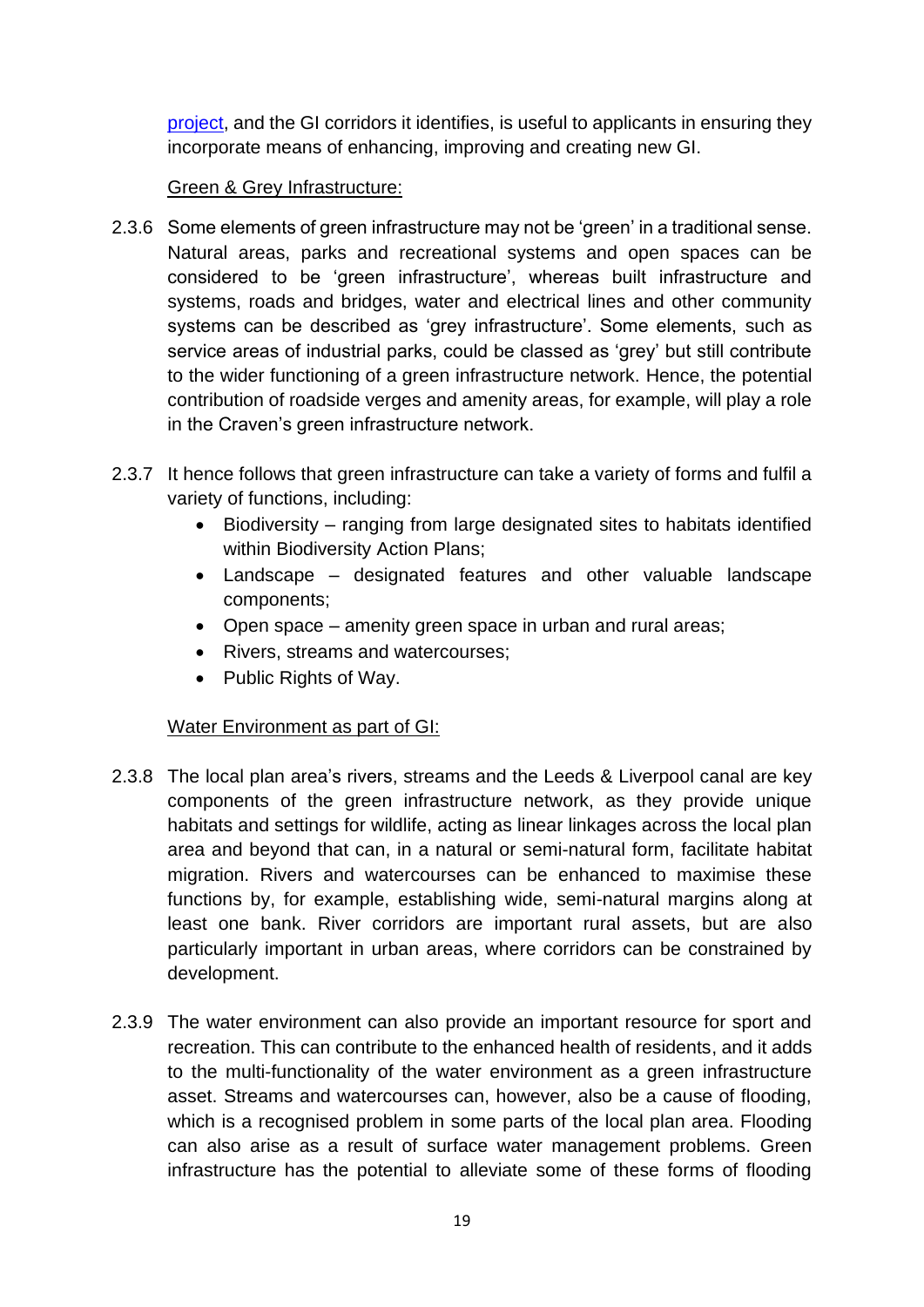through providing flood storage in times of heavy rain, and the increased presence of permeable surfaces within green spaces can play a substantial role in minimising surface water run-off. Paragraph 5.55 of the local plan references [The Green & Blue Infrastructure Strategy \(2017 –](https://www.westyorks-ca.gov.uk/growing-the-economy/strategic-economic-framework/policies-and-strategies/green-and-blue-infrastructure/) 2036) developed by the Leeds City Region. It also references the Leeds and Liverpool Canal Towpath Access Development Plan, which is a current project with the aim of capitalising on the value of the Leeds & Liverpool Canal.

- 2.3.10 The Green & Blue Infrastructure Strategy is a useful document for applicants to refer to when considering how a proposal can enhance existing GI corridors. It includes the Fresh Aire Project for the enhancement of GI assets along the Aire and Calder river valley, linking the south of Craven to the YDNP upstream and to the urban areas of Bradford and Leeds downstream.
- 2.3.11 Proposed developments that are large enough can create a lagoon system for SuDS schemes, which can also be of enormous importance for biodiversity in Craven. A newly created pond or other wetland will be colonised immediately by aquatic insects, and over time this will evolve to serve as a local reservoir of biological diversity. Wetlands of any size are generally favourable for biodiversity. The Council's Flood Risk & Water Management SPD provides more information on SuDS schemes.
- 2.3.12 Green infrastructure within a development should include attractive, engaging and safe outdoor spaces which meet a variety of social, health and well-being needs for local people, including contact with nature, recreation, education, active travel (including walking and cycling), water management, landscape amenity, and 'climate cooling'. Such spaces may include parks, play areas, community gardens, housing estate landscapes, playing fields, off-road walking and cycling routes, rivers, canals, road verges and structural landscaping, Local Space Green designations and private gardens. Accessibility need not always be direct and physical – it can be visual and/or experienced through hearing. There are numerous good practice documents which the applicant can refer to. Natural England have published [GI Guidance,](http://publications.naturalengland.org.uk/publication/35033) and the TCPA and the Wildlife Trusts have released [good practice guidance for GI and biodiversity.](https://www.tcpa.org.uk/Handlers/Download.ashx?IDMF=34c44ebf-e1be-4147-be7d-89aaf174c3ea)

#### Multifunctional GI:

2.3.13 The integration and interaction of different GI functions within a single site is sought where appropriate, and across a GI network as a whole. Within the network, some spaces will have primary functions, such as biodiversity within nature reserves or amenity within local parks, but this does not necessarily exclude other functions. Multi-functional GI can also be viewed as the application of an 'ecosystem approach'. The planning and implementation of GI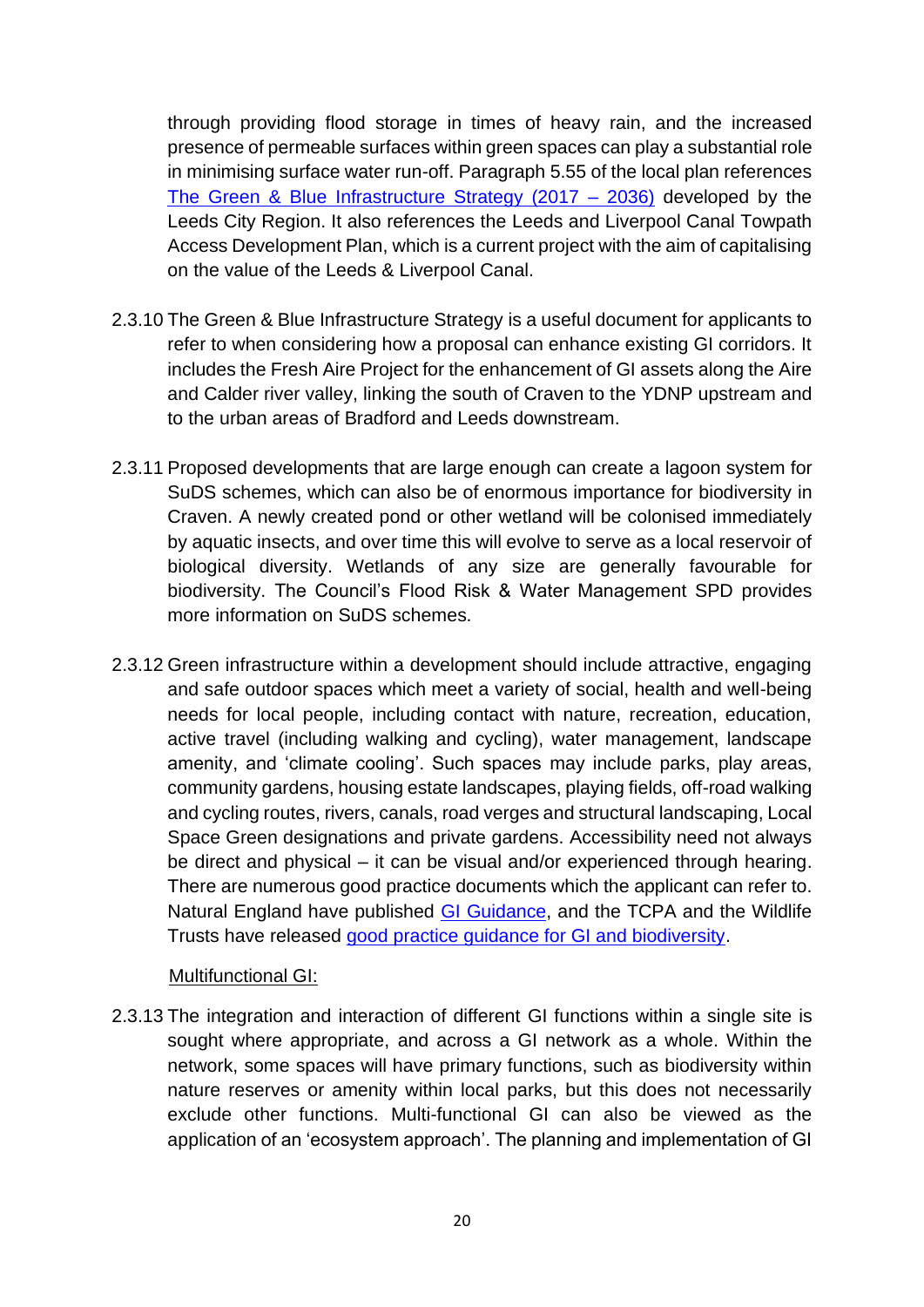should be based on up-to-date ecological evidence and relevant information about GI assets.

# **Development Principles for Allocated Sites [Policies ENV4 (f), ENV5 (d)]**

- 2.3.14 Criterion (f) of Policy ENV4 and criterion (d) of Policy ENV5 list allocated named sites located within the settlements of Skipton, Settle, Bentham, Glusburn & Cross Hills, Gargrave, and Burton in Lonsdale (see full policy text at Appendix A of this SPD). These allocated sites are accompanied by development principles which require the incorporation of areas of green infrastructure where an overall net gain in biodiversity will be expected. Development principles for allocated sites are set out in the [Craven Local Plan](https://www.cravendc.gov.uk/planning/craven-local-plan/) policies SP5 – SP11.
- 2.3.15 These development principles also explain, apart from biodiversity enhancement on site, what the wider landscape purpose(s) of the green infrastructure provision is. These reasons can include the provision of recreation mitigation for a nearby Special Protection Area (SPA) or Special Area of Conservation (SAC), providing a buffer to open woodland close by, helping to provide a new Public Rights of Way connection, or providing a buffer to Flood Risk Zone 2 or 3 areas close or adjacent to the site. Applicants proposing development on allocated sites should pay particular attention to the development principles for that allocated site, and how they interact in order to produce the desired outcomes for the site.
- 2.3.16 In order to meet the Council's existing local validation requirements, an ecological assessment/ biodiversity appraisal may be required for some allocated sites. Specific allocated sites require a biodiversity appraisal to be prepared, which would form part of an ecological assessment.

# **2.4.0 Management and maintenance of Biodiversity and Green Infrastructure**

# **Long-term GI management mechanisms in Craven [Policy ENV5 (a)(ii)]**

- 2.4.1 Policy ENV5 (a)(ii) requires that the long-term maintenance and management of existing and newly created green infrastructure (and thereby the biodiversity within them) should be secured where possible (see full policy text at Appendix A of this SPD). Craven District Council will use planning conditions within permissions for small-scale development for ensuring appropriate maintenance and management of sites where biodiversity net gain has been secured. For larger proposals, Section 106 legal agreements would be the primary mechanism for achieving long-term management and maintenance.
- 2.4.2 Paragraph 1.4.4 of this SPD refers to the Environment Act. The Act sets out that the habitat secured via biodiversity net gain should be secured for at least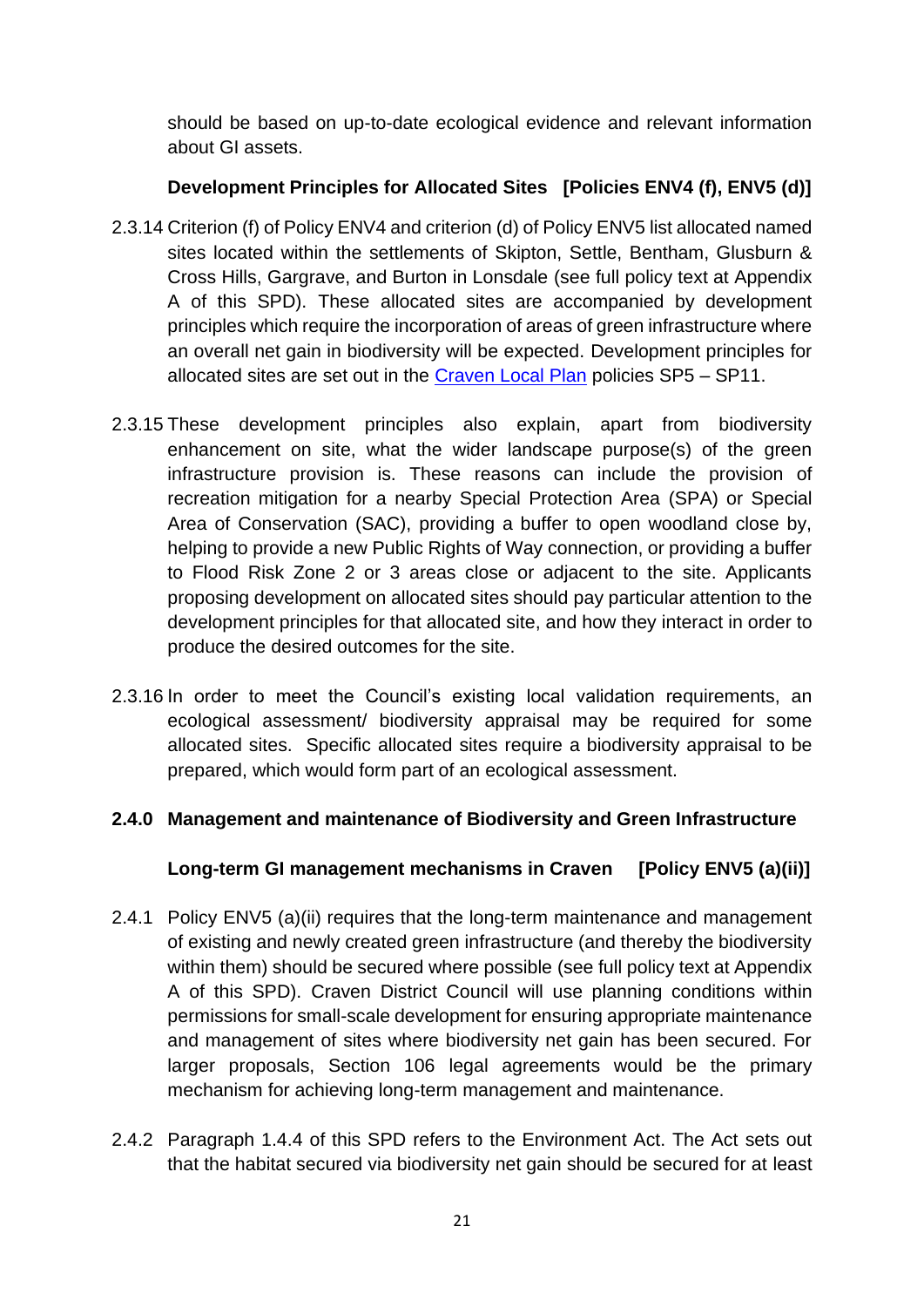30 years via obligations or a conservation covenant. A conservation covenant is an agreement between a landowner and a body such as a local authority to do or not do something on their land for a conservation purpose. This may be, for example, an agreement to maintain woodland and allow public access to it, or to refrain from using pesticides on native vegetation. These agreements are long lasting and can continue after the landowner has parted with the land, ensuring that its conservation value is protected for the public benefit. Within the Environment Act provisions, conservation covenants are legally binding. This means that once these covenants are agreed, they cannot be ignored/avoided/removed, and the rules of the covenant must be abided by indefinitely (or for whatever length of time has been specified). Conservation covenants are voluntary, which means landowners can choose whether or not to enter into them freely. A 30-year legal obligation or conservation covenant is considered by the Council to meet the requirements of Policy ENV5 for long term maintenance and management of green infrastructure and biodiversity.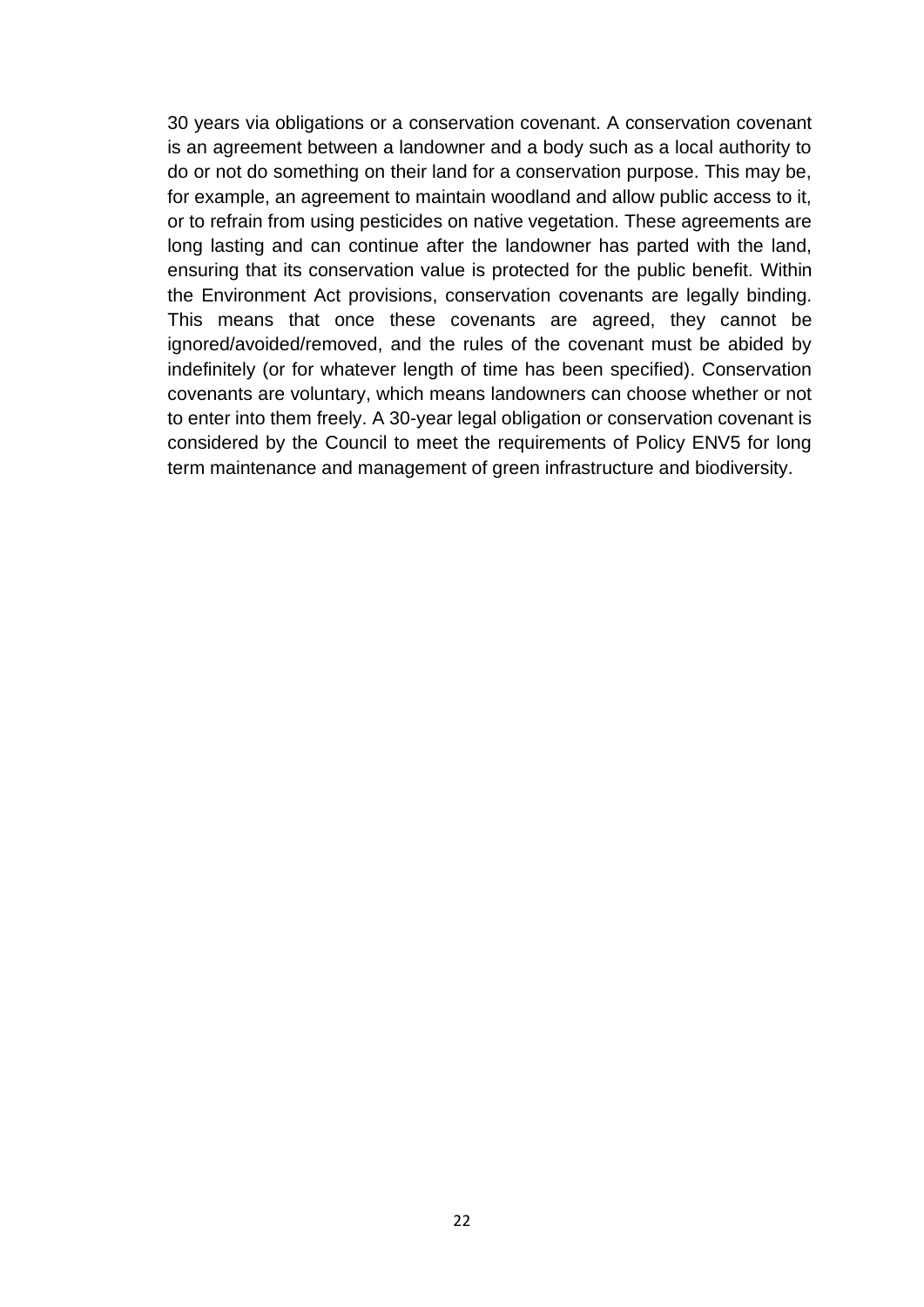# **PART THREE: PREPARING AND SUBMITTING PLANNING APPLICATIONS**

### **3.2.0 Pre-application discussions**

- 3.2.1 The importance of pre-application engagement between developers and the local planning authority and early resolution of policy issues ('front loading') is highlighted within the [NPPF,](https://www.gov.uk/government/publications/national-planning-policy-framework--2) in paragraphs 39 to 46. Also, in light of the Council's Climate Emergency Strategic Plan (CCESP), it is important to reflect one of the actions of the CCESP here. This action (CND03) states that the Council will *"work with developers as new sites across Craven are approved to ensure that opportunities for efficiency and carbon reduction are maximised."*
- 3.2.2 The key aim of policies ENV4 and ENV5 is that growth in housing, business and other land uses are accompanied by improvements in biodiversity and enhancements and expansion of the green infrastructure network. In order to achieve this in proposed developments, and to meet the specific requirements of each policy, an applicant should refer to the relevant policies of the adopted local plan and the further detail provided in Part Two of this SPD. The applicant should then discuss these matters at the earliest opportunity with the Council's Development Management (DM) team. It is the Council's practice to charge for all such engagement. Pre-application enquiry forms and charging rates for the Council can be found at: [https://www.cravendc.gov.uk/planning/information](https://www.cravendc.gov.uk/planning/information-and-advice/obtaining-pre-application-planning-advice-temporarily-suspended/)[and-advice/obtaining-pre-application-planning-advice-temporarily-suspended/.](https://www.cravendc.gov.uk/planning/information-and-advice/obtaining-pre-application-planning-advice-temporarily-suspended/) Contact details at the time of publication for the Council's Development Management (DM) team: [planning@cravendc.gov.uk.](mailto:planning@cravendc.gov.uk)
- 3.2.3 Paragraph 174 of the [NPPF](https://www.gov.uk/government/publications/national-planning-policy-framework--2) states that planning policies and decisions should contribute to and enhance the natural and local environment. Early discussions between applicants, Craven District Council and the relevant local community about existing and proposed biodiversity and green infrastructure of an emerging scheme is important for clarifying expectations and reconciling local and commercial interests. The opportunity for the Council to inform and influence the green infrastructure design of a proposed development early in the design process is a more efficient process than an applicant trying to implement suggested revisions at a later stage, particularly with major proposals.

# **3.3.0 Documents to Support a Planning Application**

3.3.1 The information in Table 1 below lists relevant supporting documents, many of which will be necessary and/or helpful, to accompany an application to show how the requirements of policies ENV4 and ENV5 have been met, both in relation to the Council's validation requirements and other supporting documentation. Table 1 includes the national validation requirement for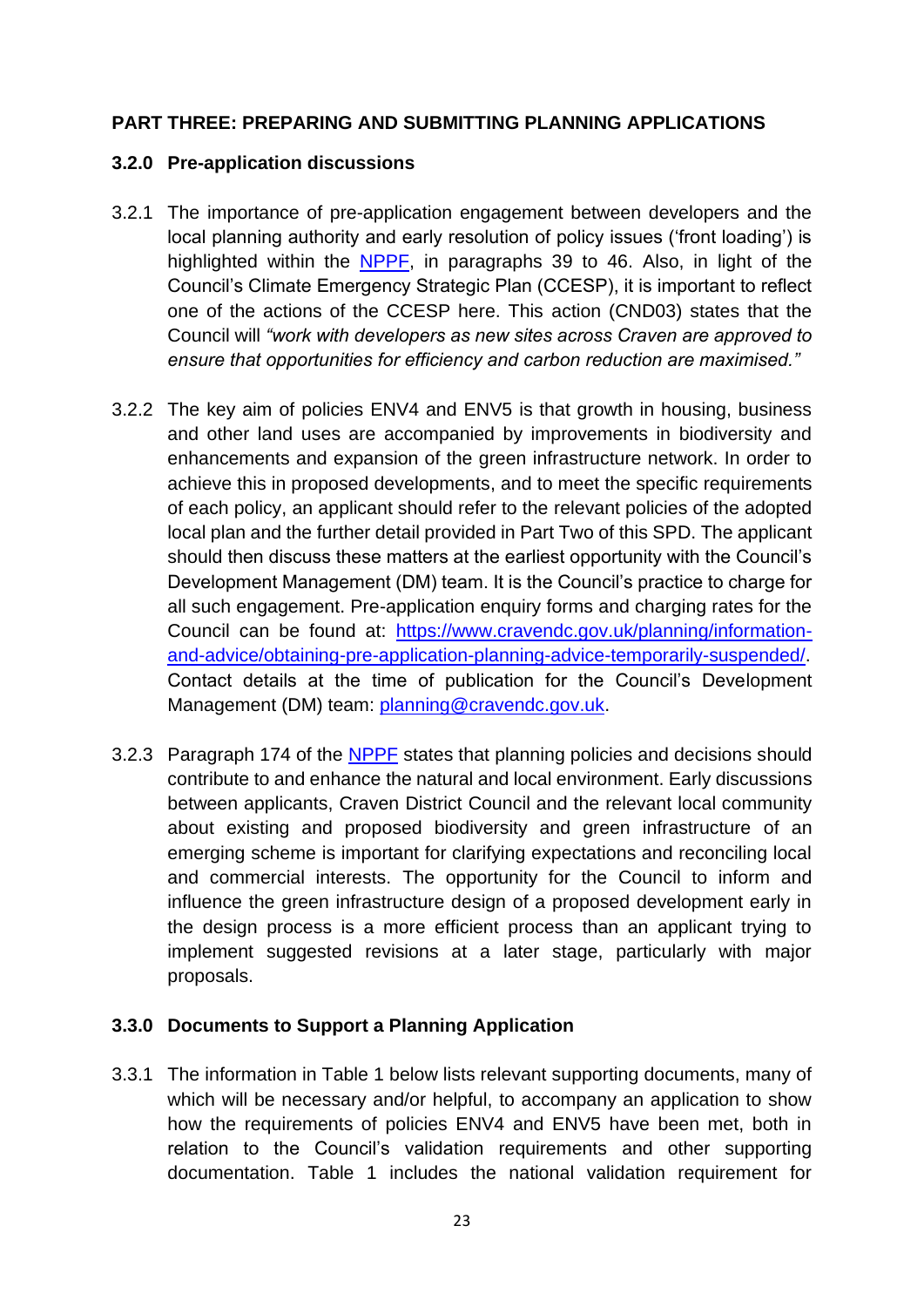architectural drawings to accompany any planning application, therefore applicants are encouraged to commission an architect or suitably qualified professional to produce drawings that fully consider the design of any development proposal. Applicants may also need to provide other supporting documents not listed in the table below (such as a [Planning Statement\)](https://www.cravendc.gov.uk/planning/planning-applications-and-notifications/national-and-local-planning-validation-requirements/local-information-requirements/planning-statement/) depending on the individual circumstances of a proposal.

- 3.3.2 Where the supporting documents, necessary to meet the Council's validation requirements are not required, applicants are encouraged to provide supporting documentation setting out similar information, in order to show how the proposal conforms with relevant adopted local plan policy criteria, including policies ENV4 and ENV5.
- 3.3.3 The local validation requirements referred to in this SPD were published by the Council on 1st September 2020. It should be noted that the Council has a requirement to review local validation lists at least every two years, hence users of this SPD should refer to the most up to date [local validation requirements](https://www.cravendc.gov.uk/planning/planning-applications-and-notifications/national-and-local-planning-validation-requirements/local-information-requirements/) published on the Council's website.

Table 1: Supporting documents which are commonly required to accompany a planning application

| Craven<br>Local                                                             | <b>Supporting</b><br><b>Documents</b>                                                                                                                                | <b>Purpose</b>                                                                                                                                                    | <b>Further Information</b>                                                                                                                                                                                                                     |
|-----------------------------------------------------------------------------|----------------------------------------------------------------------------------------------------------------------------------------------------------------------|-------------------------------------------------------------------------------------------------------------------------------------------------------------------|------------------------------------------------------------------------------------------------------------------------------------------------------------------------------------------------------------------------------------------------|
| Plan<br><b>Policy</b>                                                       |                                                                                                                                                                      |                                                                                                                                                                   |                                                                                                                                                                                                                                                |
| SD <sub>1</sub> ,<br>SD <sub>2</sub><br>ENV3,<br>ENV4 &<br>ENV <sub>5</sub> | Preliminary<br>drawings, site<br>and location<br>plans.                                                                                                              | Pre-application<br>discussions relating to<br>overall design of a<br>proposal.                                                                                    | Pre-application enquiry forms and charging rates<br>the<br>Council<br>be<br>found<br>for<br>can<br>at:<br>https://www.cravendc.gov.uk/planning/information-<br>and-advice/obtaining-pre-application-planning-<br>advice-temporarily-suspended/ |
| ENV3,<br>ENV4 &<br>ENV <sub>5</sub>                                         | Architectural<br>drawings are a<br>national<br>validation<br>requirement and<br>are necessary to<br>accompany the<br>planning<br>application.                        | To set out the scale,<br>design and layout of a<br>proposal.                                                                                                      | CDC website:<br>https://www.cravendc.gov.uk/planning/planning-<br>applications-and-notifications/national-and-local-<br>planning-validation-requirements/statutory-<br>national-information-requirements/                                      |
| $ENV4$ &<br>ENV <sub>5</sub>                                                | Environmental<br>Impact<br>Assessment<br>(EIA) is a<br>national<br>validation<br>requirement and<br>may be<br>necessary to<br>accompany a<br>planning<br>application | To analyse the impact<br>of the proposal on the<br>environment and put<br>forward mitigation<br>effects (see guidance<br>below in paragraphs<br>3.2.4 and 3.2.5). | CDC website:<br>https://www.cravendc.gov.uk/planning/planning-<br>applications-and-notifications/environmental-<br>impact-assessments/                                                                                                         |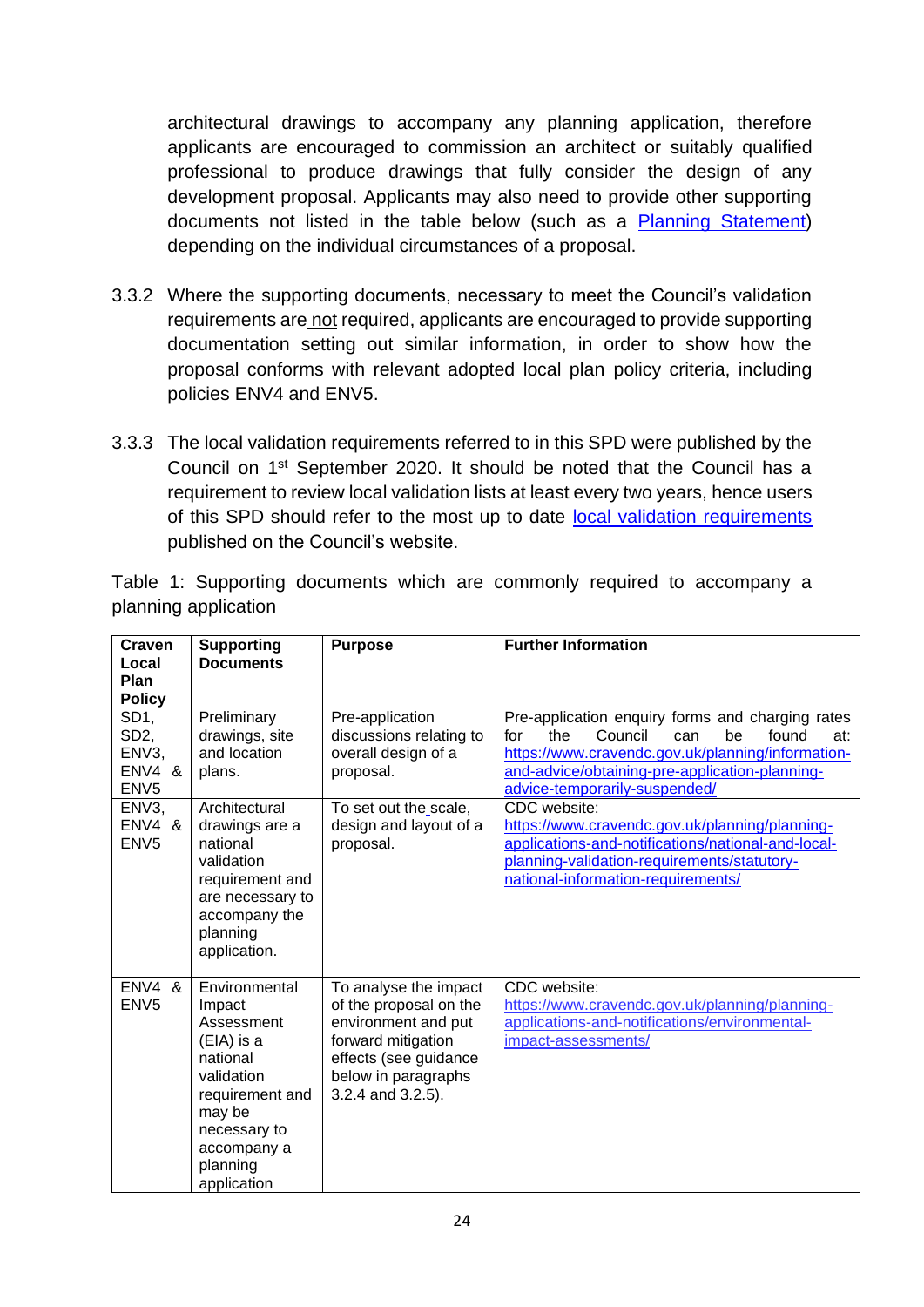| <b>ENV4 &amp;</b><br>ENV <sub>5</sub>                                  | Ecological or<br>Geological<br>Assessment is<br>on the Council's<br>local validation<br>list and may be<br>necessary to<br>accompany the<br>planning<br>application                                 | To set out where a<br>designated site may<br>be affected by the<br>proposed<br>development, with the<br>survey appropriate to<br>the scope and scale<br>(see guidance below<br>in paragraph 3.2.6).                                                                                                                                                              | CDC website:<br>https://www.cravendc.gov.uk/planning/planning-<br>applications-and-notifications/national-and-local-<br>planning-validation-requirements/local-<br>information-requirements/ecologicalgeological-<br>assessment/                                                             |
|------------------------------------------------------------------------|-----------------------------------------------------------------------------------------------------------------------------------------------------------------------------------------------------|------------------------------------------------------------------------------------------------------------------------------------------------------------------------------------------------------------------------------------------------------------------------------------------------------------------------------------------------------------------|----------------------------------------------------------------------------------------------------------------------------------------------------------------------------------------------------------------------------------------------------------------------------------------------|
| ENV <sub>3</sub><br>$(s)$ & $(t)$ ,<br>ENV4<br>and<br>ENV <sub>5</sub> | Sustainable<br>Design and<br>Construction<br>Statement is on<br>the Council's<br>local validation<br>list and is<br>necessary to<br>accompany the<br>planning<br>application.                       | To explain how a<br>proposal's design and<br>construction will<br>contribute towards the<br>achievement of<br>sustainable<br>development and, in<br>particular, to the<br>mitigation of and<br>adaptation to climate<br>change, in line with<br>relevant policies of the<br>Craven Local Plan<br>and the National<br><b>Planning Policy</b><br>Framework (NPPF). | Appendix B of the Good Design SPD and CDC<br>website:<br>https://www.cravendc.gov.uk/planning/planning-<br>applications-and-notifications/national-and-local-<br>planning-validation-requirements/local-<br>information-requirements/sustainable-design-and-<br>construction-statement-sdcs/ |
| ENV4                                                                   | A Protected<br>species<br>report/survey is<br>on the Council's<br>local validation<br>list and may be<br>necessary to<br>accompany the<br>planning<br>application.                                  | A biodiversity<br>assessment will be<br>required for all major<br>applications or<br>greenfield<br>development that<br>could directly or<br>indirectly impact on<br>rare, protected, or<br>notable species or<br>habitats.<br>A protected species<br>report/survey would<br>form part of a<br>biodiversity<br>assessment.                                        | CDC website:<br>https://www.cravendc.gov.uk/planning/planning-<br>applications-and-notifications/national-and-local-<br>planning-validation-requirements/local-<br>information-requirements/protected-species-<br>survey-and-report/                                                         |
| ENV4                                                                   | A Tree and<br><b>Hedgerow Care</b><br>Plan /<br>Arboricultural<br>Survey is on the<br>Council's local<br>validation list<br>and may be<br>necessary to<br>accompany the<br>planning<br>application. | If there are any trees<br>and/or hedges within a<br>10m distance where<br>they may be affected<br>by the proposed<br>development, an<br><b>Arboricultural Survey</b><br>will be required.                                                                                                                                                                        | CDC website:<br>https://www.cravendc.gov.uk/planning/planning-<br>applications-and-notifications/national-and-local-<br>planning-validation-requirements/local-<br>information-requirements/tree-and-hedgerow-<br>care-plan-arboricultural-survey/                                           |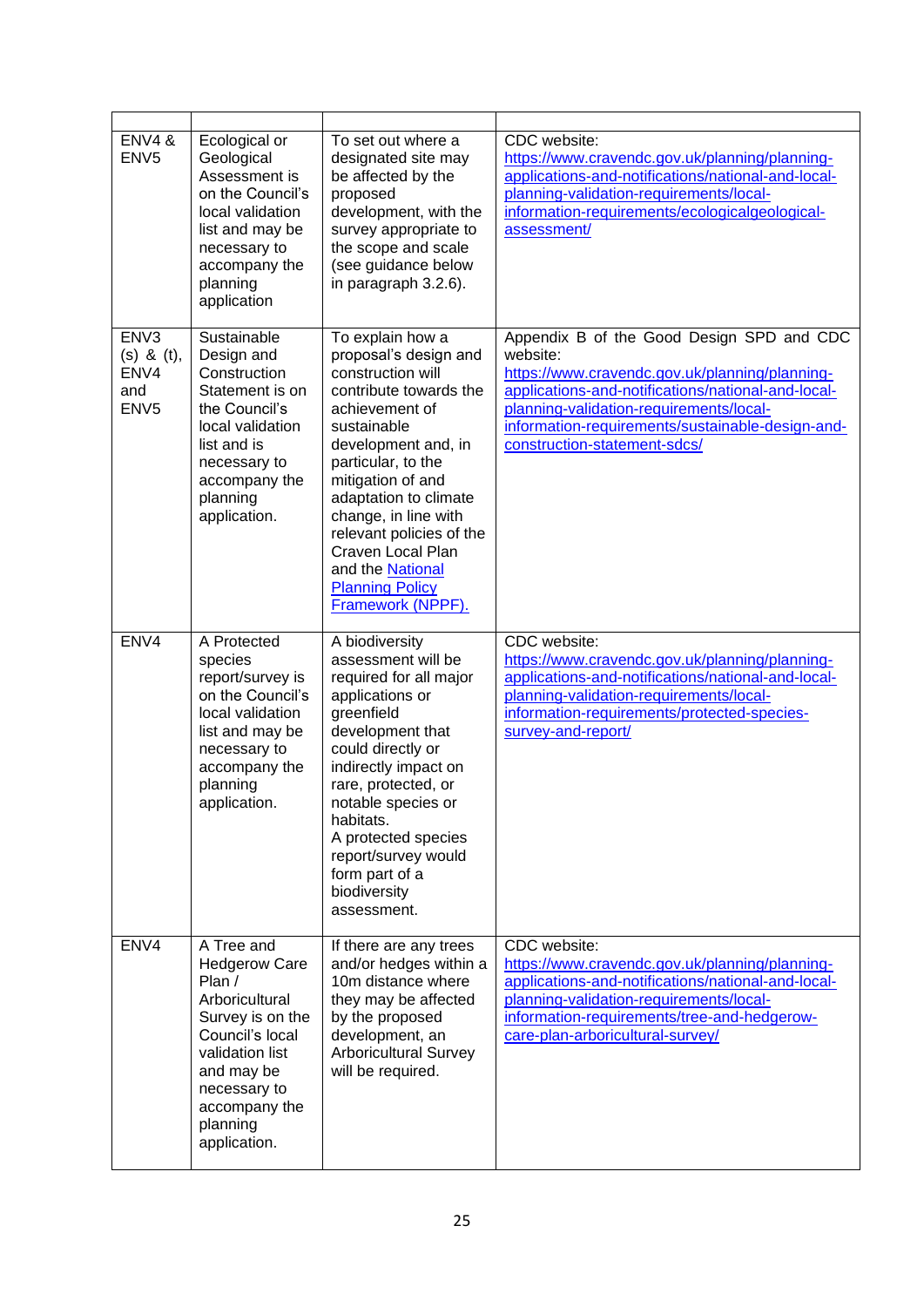- 3.3.4 Certain proposed developments may require an Environmental Impact Assessment (EIA), depending on an analysis of their environmental impact (see Table 1). An EIA is a process of evaluating the likely environmental impacts of a proposed project or development, taking into account inter-related socioeconomic, cultural and human-health impacts, both beneficial and adverse. The EIA assists Craven District Council to determine applications which require such environmental impact analysis. An EIA is required for proposed developments listed under the Town and Country Planning (Environmental **Impact** Assessment) Regulations 2017 [\(https://www.gov.uk/guidance/environmental-impact-assessment\)](https://www.gov.uk/guidance/environmental-impact-assessment). There are also Screening Report and/or Appropriate Assessment requirements for internationally designated sites, and more information is available at paragraphs 2.1.2. to 2.1.6 above.
- 3.3.5 If applicants are unsure whether a proposal requires an EIA, they can submit a request for a Screening Opinion. The site location plan, plus a description of the proposal and its possible effects on the environment, are required to be submitted. The Development Management team can consult with relevant organisations and reply to the request within 21 days. If an applicant is sure that a proposal requires an EIA by virtue of either Schedule 1 or Schedule 2 of the Regulations, or from the results of a screening opinion, then they can request a scoping opinion. Craven District Council can confirm what is considered to be the main effects of the development and the topics that the environmental statement should cover.
- 3.3.6 An ecological or geological assessment is required for a proposed development where it is likely to affect a designated site of ecological or geological interest, which is an [existing validation requirement.](https://www.cravendc.gov.uk/planning/planning-applications-and-notifications/national-and-local-planning-validation-requirements/local-information-requirements/) Such assessments are required for all developments within or immediately adjacent to the protected sites: Sites of Special Scientific Interest (SSSIs), Special Protection Areas (SPAs), and Special Areas of Conservation (SACs). The location of such designations is available to view using the webpage: [https://www.gov.uk/check-your-business](https://www.gov.uk/check-your-business-protected-area)[protected-area](https://www.gov.uk/check-your-business-protected-area)*.* Some of these layers are also on the [Open Spatial Data](https://data-cravendc.opendata.arcgis.com/) page on the Craven District Council website. The requirements are different for each protected site designation, and any survey would be informed by the results of a search for ecological and/or geological data. The survey must be to an appropriate level of scope and detail and must record which habitats and features are present on and around the development site. In addition to an assessment, a protected species survey and report may be required, and this can be established through discussion with the Development Management team.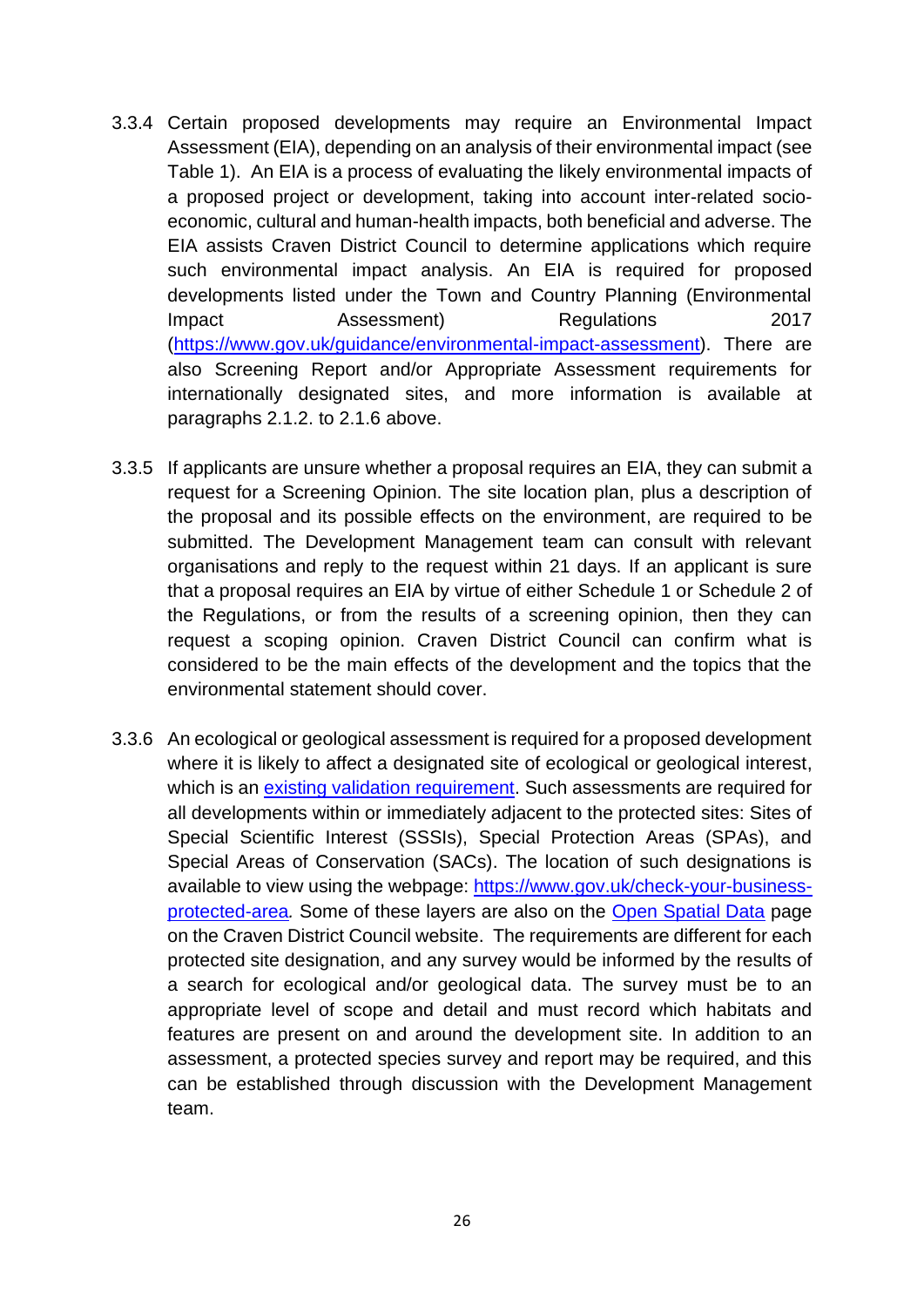# **3.4.0 Outline, Reserved Matters and Planning Conditions**

- 3.4.1 The Council may wish to encourage details relating to green infrastructure and biodiversity on a development site to be agreed as part of the initial permission, so that important elements are not deferred for later consideration. It can also be important to ensure that applications to discharge conditions or amend approved schemes do not undermine development quality.
- 3.4.2 Applications for outline planning permission should seek to establish whether the scale and nature of a proposed development would be acceptable before fully detailed proposals are put forward. Green infrastructure provision and biodiversity enhancements can be considered at this stage in order to assist community engagement, inform a design and access statement (where required), and provide a framework for the preparation and submission of reserved matters proposals. Design quality of green infrastructure proposals and biodiversity improvements cannot be fully achieved through an outline planning application alone. Outline applications can include some details relating to proposals for green infrastructure and biodiversity enhancements on a development site where these are fundamental to decision making, however the Council would expect the reserved matters application to provide full details of GI and biodiversity net gain, where possible, within a proposed scheme.
- 3.4.3 [Pre-application advice](https://www.cravendc.gov.uk/planning/information-and-advice/obtaining-pre-application-planning-advice-temporarily-suspended/) can be used as a stage for applicants and the Council to discuss the use of planning conditions in relation to proposed enhancement, improvement and/or creation of green infrastructure and biodiversity. Hence, this is an opportunity for prospective applicants and the Council to discuss the intended approach to a site and how green infrastructure and biodiversity policies and guidance need to be applied.

# **3.5.0 Community engagement**

3.5.1 Paragraph 174 of the [NPPF](https://www.gov.uk/government/publications/national-planning-policy-framework--2) states that planning policies and decisions should contribute to and enhance the natural and local environment. Green infrastructure and biodiversity should be considered throughout the evolution and assessment of individual proposals. Early community involvement and consultation on a scheme is encouraged by the Council, as set out in section five of the Council's [Statement of Community Involvement](https://www.cravendc.gov.uk/planning/statement-of-community-involvement/) (SCI).

# **3.5.0 Masterplans**

3.5.1 There are a number of allocated sites in the [local plan](https://www.cravendc.gov.uk/planning/craven-local-plan/) which require the preparation of a masterplan, as set out within the development principles for the site (within policies SP5 and SP6). Masterplans set the vision and implementation strategy for a development. They are distinct from local design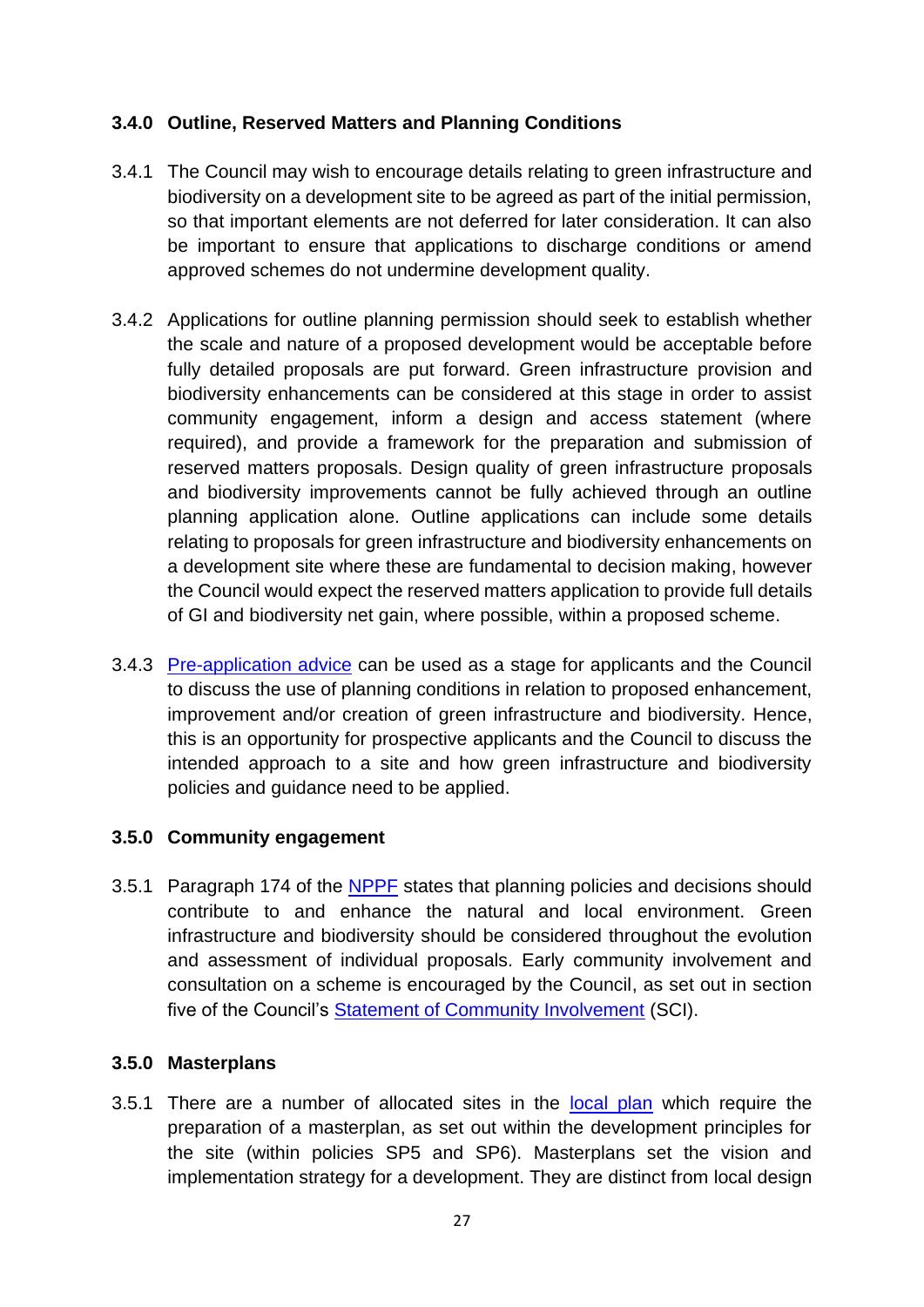guides as they focus on site specific proposals such as the scale and layout of the development, mix of uses, transport and green infrastructure. Masterplans generally should include details of green infrastructure and biodiversity improvements, in the manner discussed in this SPD.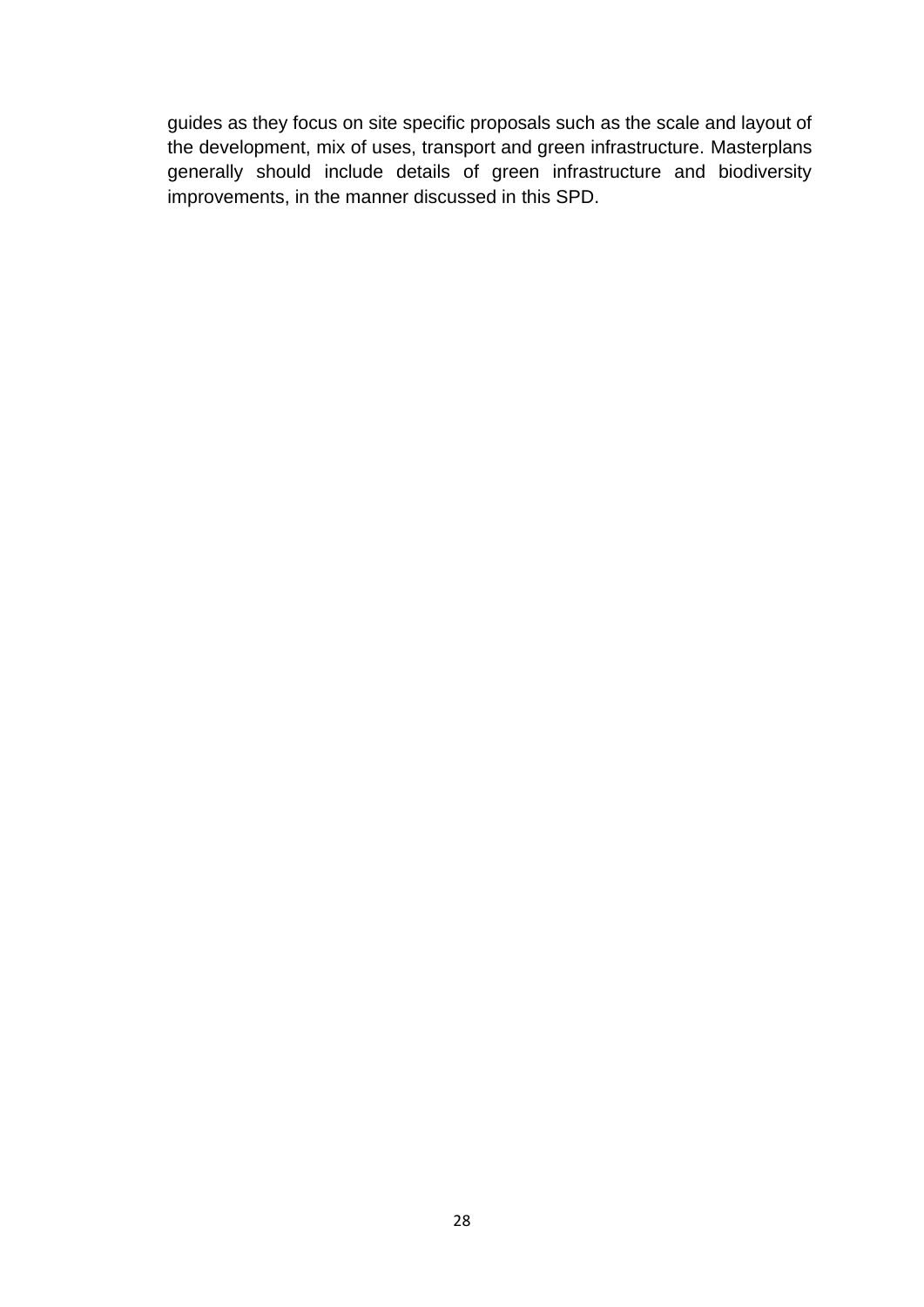# **Appendix A**

### **Policy ENV4: Biodiversity**

*Growth in housing, business and other land uses on allocated and non-allocated sites will be accompanied by improvements in biodiversity. This means that:*

- *(a) Wherever possible, development will make a positive contribution towards achieving a net gain in biodiversity and in particular will:*
- *(i) "Ensure that there is no adverse effect on any international designated site's integrity, either alone or in combination with other plans and projects, which is to be demonstrated through Appropriate Assessment. In cases where Appropriate Assessment concludes that adverse effects cannot be avoided or adequately mitigated, development proposals will not be acceptable unless the IROPI test under Article 6(4) of the EU Directive on the Conservation of Natural Habitats and of Wild Flora and Fauna (The Habitats Directive) has been passed and appropriate and suitable compensatory measures are provided."*
- *(ii) "Ensure that there is no adverse impact on any national or local designated sites and their settings, unless it has been demonstrated to the satisfaction of the local planning authority that the benefit of, and need for the development clearly outweighs the impact on the importance of the designation".*
- *(iii) "Avoid the loss of, and encourage the recovery or enhancement of ecological networks, habitats and species populations (especially priority habitats and species as identified in the Craven Biodiversity Action Plan, 2008 or any subsequent update) by incorporating beneficial biodiversity features in the design (i.e. through landscaping or SuDS)".*
- *(iv) Conserve and manage the biodiversity and/or biodiversity value of land and buildings within the site;*
- *(v) Increase trees and woodlands by incorporating appropriate planting, using native and locally characteristic tree and plant species where possible, and retaining and integrating existing mature and healthy trees and hedgerows that make a positive contribution to the character, appearance and setting of an area;*
- *(vi) Ensure there is no deterioration in the Water Framework Directive ecological status of surface or ground waterbodies as a result of the development;*
- *(vii) Enable wildlife to move more freely and easily throughout the local environment, including both the natural and built elements.*
- *(b) Development proposals should achieve benefits in biodiversity that are equal to, or where possible exceed the biodiversity value of the site prior to development. Where improvements in biodiversity are achievable these should be on site; however if this is not possible or practical, an equivalent improvement should be provided off-site by way of mitigation; ideally, this should be as close to the site as possible.*
- *(c) Development proposals that result in a significant loss in, or harm to, biodiversity on site, and where no compensatory measures are proposed, will be resisted."*
- *(d) Would-be developers should be aware that compensation through replacement of biodiversity assets may not be practical or realistic in every case (e.g. recreating ancient woodland or ancient wood pastures) and that any development scheme based on such impractical or unrealistic proposals will not be acceptable."*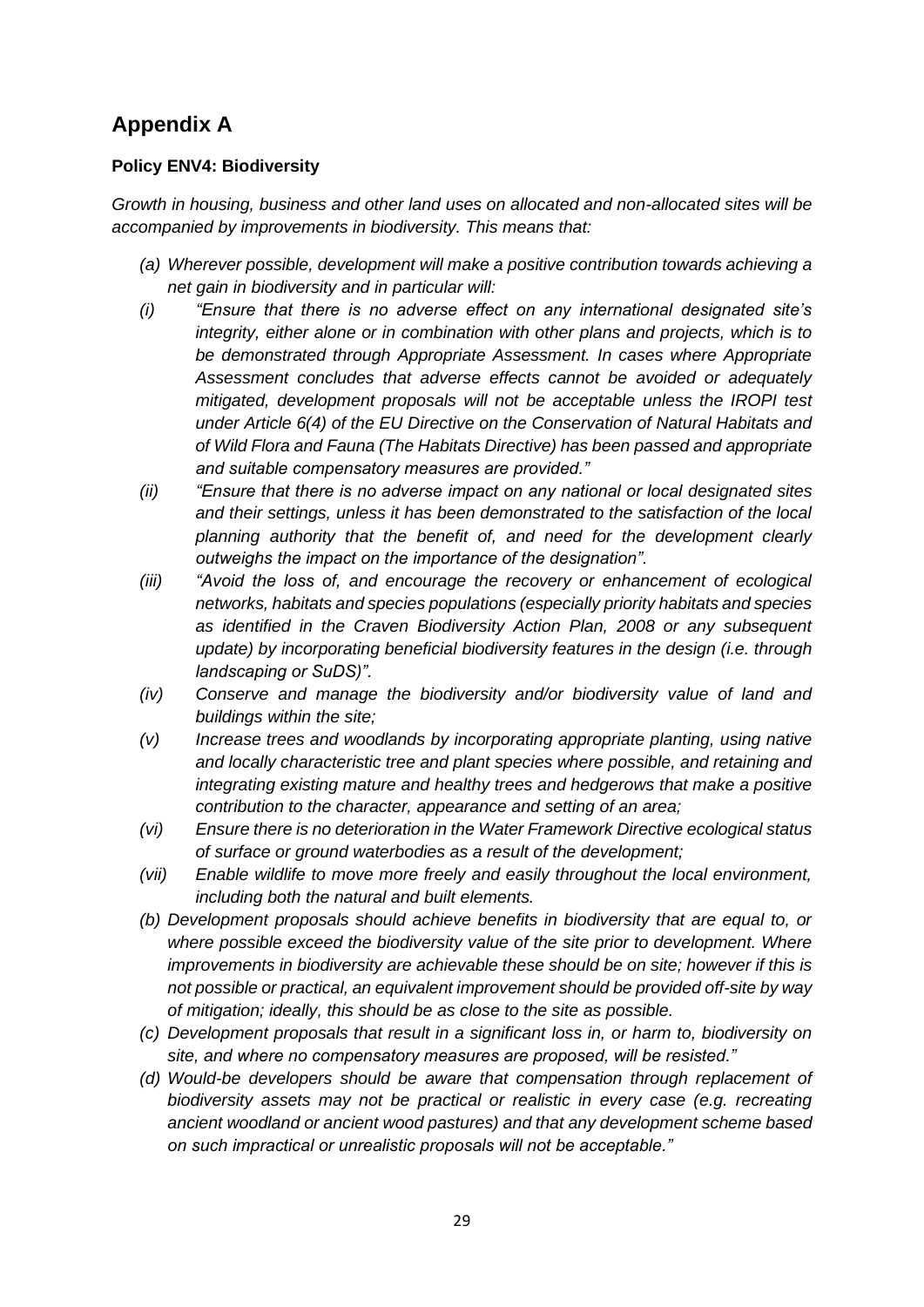- *(e) The loss or deterioration of irreplaceable habitats, including ancient woodland and the*  loss of aged or veteran trees found outside ancient woodland would be wholly *exceptional;*
- *(f) The following allocated sites (local plan, page 143) are accompanied by guiding development principles which identify indicative areas of green infrastructure within each site where an overall net gain in biodiversity will be expected.*

#### **Policy ENV5: Green Infrastructure**

*Growth in housing, business and other land uses will be accompanied by an improved and expanded green infrastructure network. This will be achieved in the following ways:*

- *(a) Wherever possible, development proposals will:*
	- *(i) Avoid the significant loss of, or harm to, existing green infrastructure assets and the disruption or fragmentation of the green infrastructure network;*
	- *(ii) Enhance existing or create new green infrastructure and secure its long-term management and maintenance;*
	- *(iii) Enhance existing or create new links in the green infrastructure network, including habitat corridors that help wildlife to move more freely through the local environment.*
- *(b) Development proposals should achieve improvements to the green infrastructure network where possible. Where improvements are viable these should be achieved on site, however if this is not possible or practical, contributions for off-site enhancements should be made for projects as close to the site as possible in order to promote linkages and stepping stones across the green infrastructure network.*
- *(c) Development proposals that result in a significant fragmentation or loss to the green infrastructure network, and where no compensatory measures are proposed, will be resisted.*
- *(d) The following allocated sites (local plan, page 149) are accompanied by guiding development principles which set out more specifically how improvements and growth to the green infrastructure network can be achieved on each site.*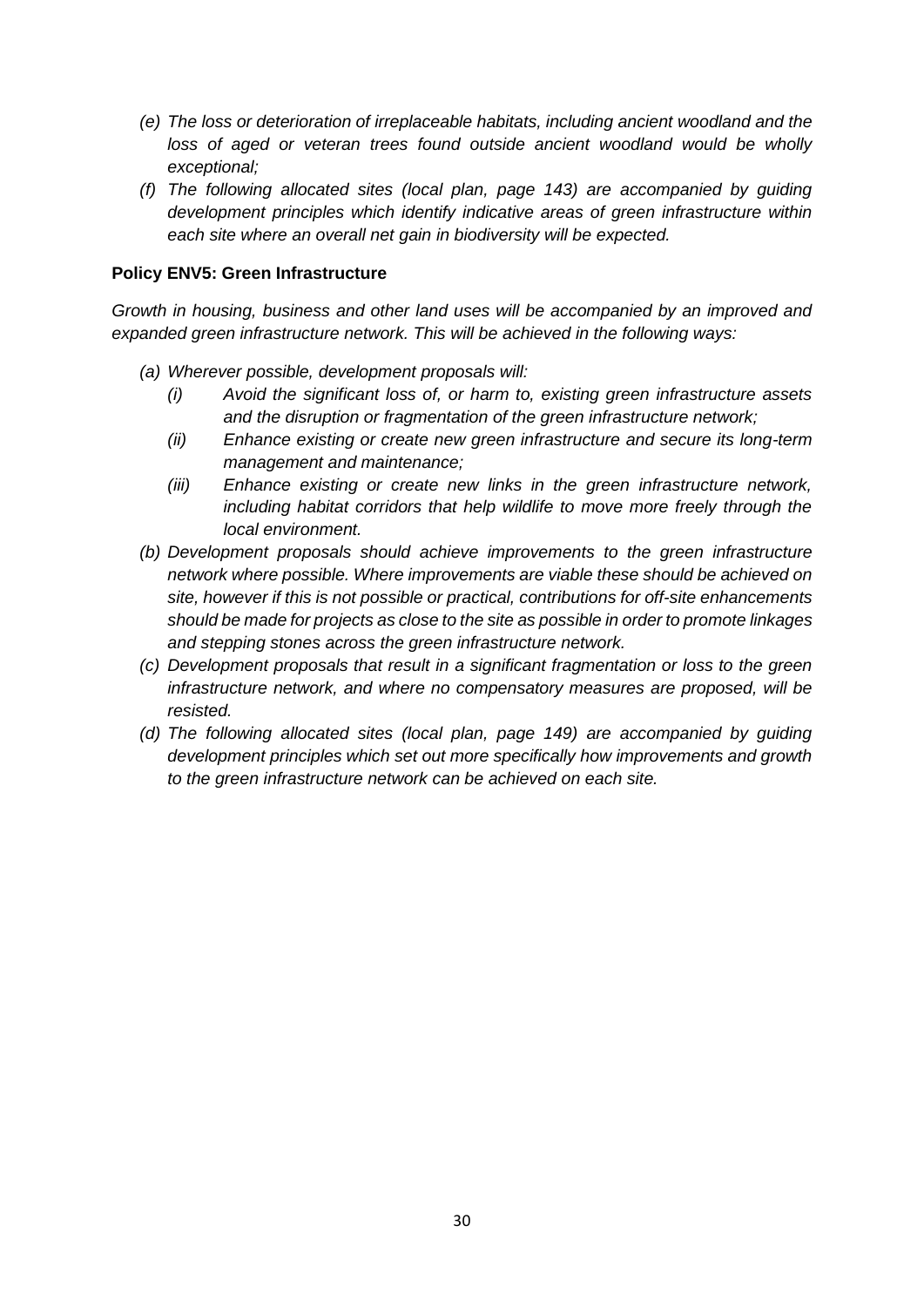# **Appendix B: International, National and Local Designated Sites of relevance to the Craven Local Plan**

The designated sites listed below in the following two tables are sites deemed of relevance to the Craven Local Plan because they are either:

- Within or partially within the local plan area;
- Are located on the boundary or sufficiently close to the local plan area;
- Are close to the local plan area and may be affected by means of a connecting water network such as a river.

| <b>SPAs and Location</b>                                                                      | <b>SACs and Location</b>                                                               | <b>sites</b><br>Ramsar<br>and<br><b>location</b> |
|-----------------------------------------------------------------------------------------------|----------------------------------------------------------------------------------------|--------------------------------------------------|
| North<br>Pennine<br><b>Moors</b><br>(northeast of district area)                              | South<br>Pennine<br><b>Moors</b><br>(northeast of district area)                       | Leighton Moss (northwest of<br>district area)    |
| South Pennine Moors Phase<br>2 (south-eastern boundary,<br>and southeast of district<br>area) | North Pennine Moors (south-<br>boundary, and<br>eastern<br>southeast of district area) | Malham<br>of<br>Tarn<br>(north<br>district area) |
| Bowland Fells (to west and<br>southwest of district area)                                     | Ingleborough<br>Complex<br>(northeast of district area)                                | Humber Estuary<br>(east of<br>district area)     |
| Leighton Moss (northwest of<br>district area)                                                 | Craven Limestone Complex<br>(north of district area)                                   |                                                  |
| Morecambe Bay (west of<br>district area)                                                      | Morecambe Bay Pavements<br>(west of district area)                                     |                                                  |
|                                                                                               | Pennine<br>North<br>Dales<br>Meadows (north of district<br>area)                       |                                                  |

## (a) International Designated Sites of relevance to the Craven Local Plan

See Appendices I and II of the Craven Local Plan's Habitats Regulation Assessment for mapping information for these internationally designated sites. This is available to view at [https://www.cravendc.gov.uk/planning/spatial-planning/evidence-and](https://www.cravendc.gov.uk/planning/spatial-planning/evidence-and-monitoring/sustainability-and-habitats/)[monitoring/sustainability-and-habitats/](https://www.cravendc.gov.uk/planning/spatial-planning/evidence-and-monitoring/sustainability-and-habitats/)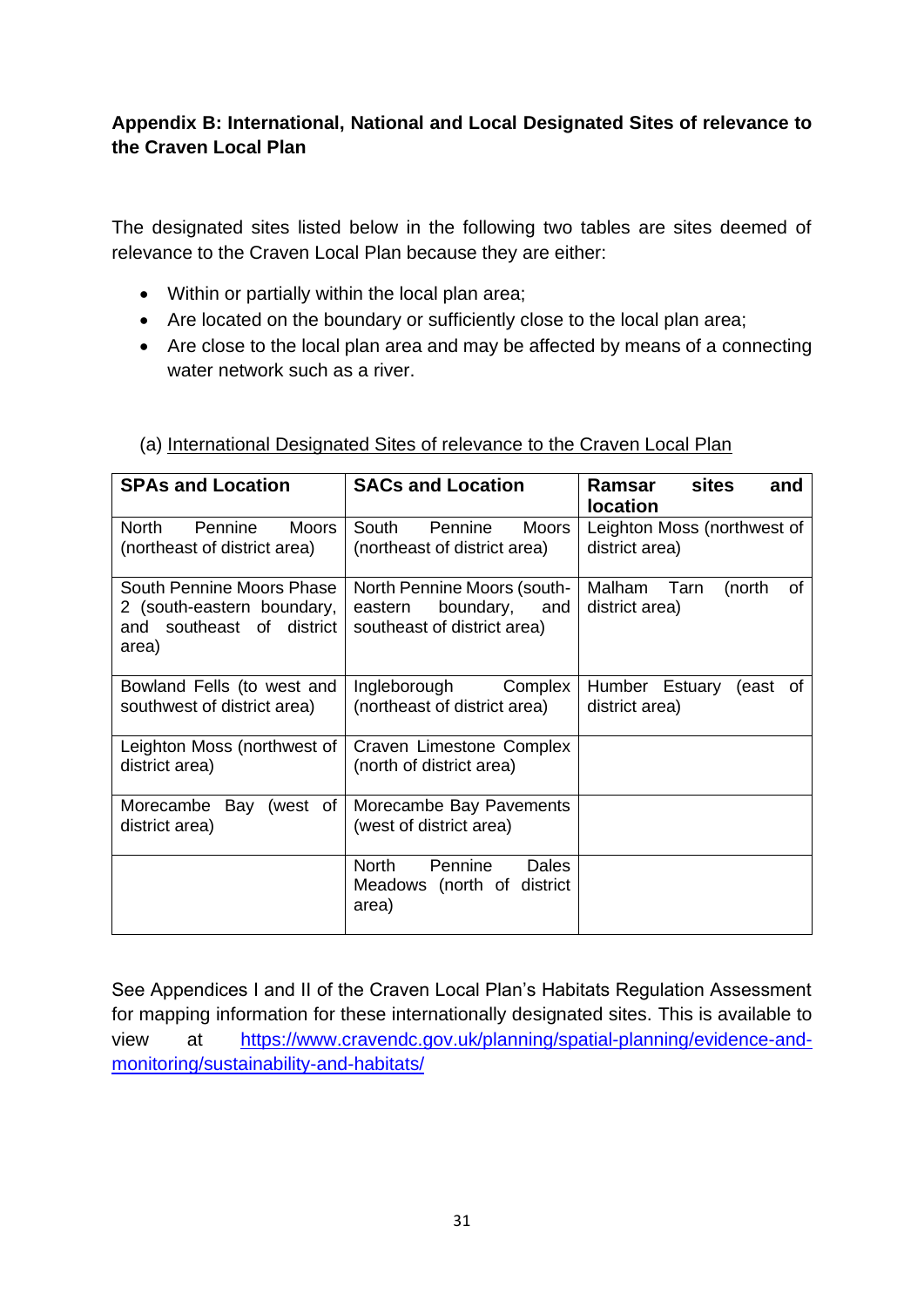# National and Local Designated Sites of relevance to the Craven Local Plan

| <b>SSSIs</b>               | SINCs*                            | <b>LNRs</b>                                   |
|----------------------------|-----------------------------------|-----------------------------------------------|
| <b>Hambleton Quarry</b>    | <i>*The Spatial Planning team</i> | Embsay Nature<br>Reserve<br>(within the YDNP) |
| Haw Crag Quarry            | are looking into ways for the     |                                               |
| <b>Hesley Moss</b>         | relevant GIS layer on SINCs       |                                               |
| Holy Well Bridge           | to be accessible if possible      |                                               |
| Pan Beck Fen               |                                   |                                               |
| River Ribble (Long Preston |                                   |                                               |
| Deeps)                     |                                   |                                               |
| Stonehead Beck             |                                   |                                               |
| <b>South Pennine Moors</b> |                                   |                                               |
| West Nidderdale, Barden    |                                   |                                               |
| and Blubberhouses Moors    |                                   |                                               |
| <b>White Moss</b>          |                                   |                                               |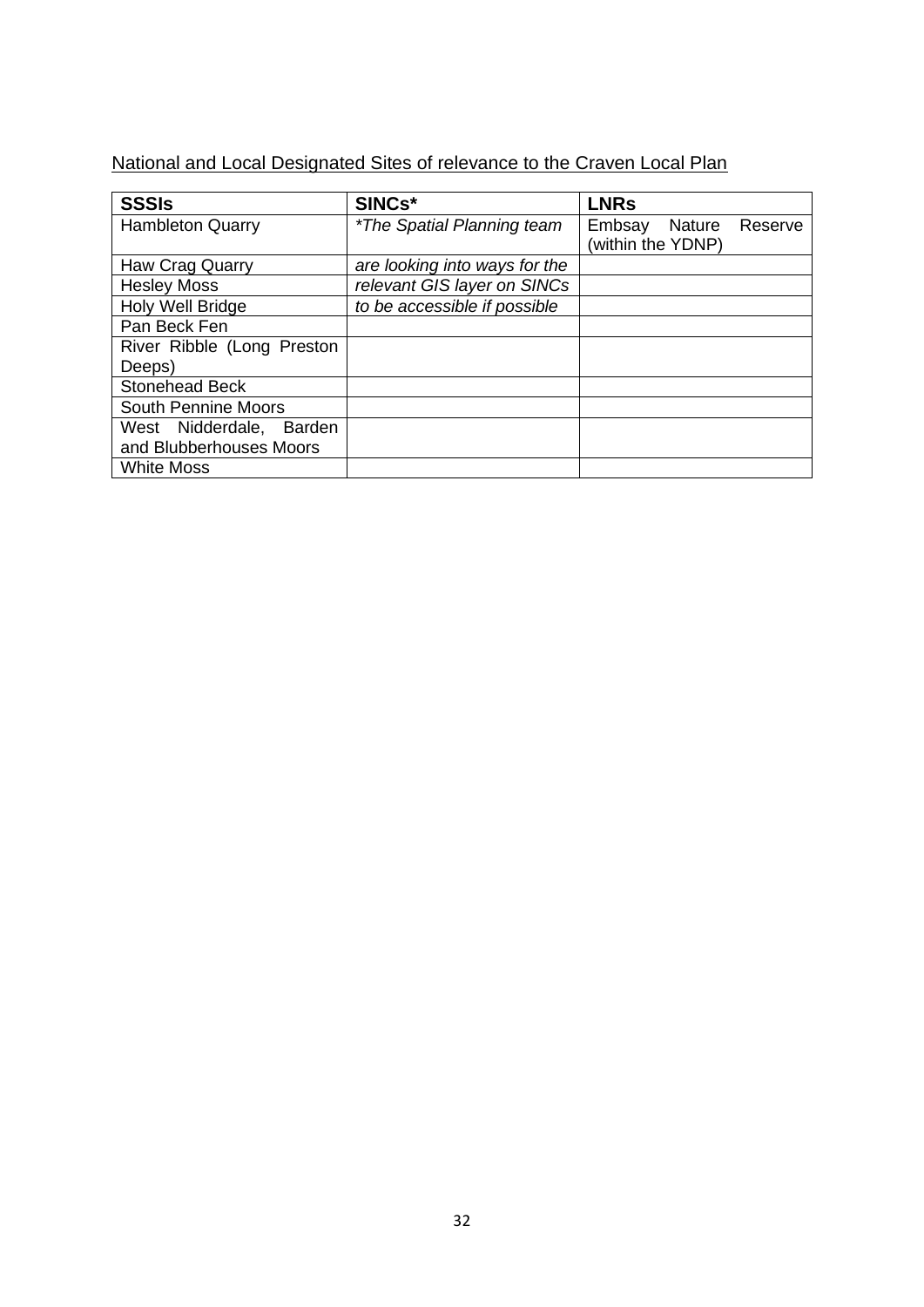# **Appendix C: Glossary**

**Adaptation:** Adjustment in natural or human systems to a new or changing environment.

**Baseline study:** Work done to collect and interpret information on the condition/trends of the existing environment. This can be used to establish a baseline state against which future change is measured.

**Biodiversity:** Biological diversity means the variability among living organisms from all sources including, inter alia, terrestrial, marine, and other aquatic ecosystems and the ecological complexes of which they are a part, this includes diversity within species, between species and of ecosystems.

**Biodiversity net gain:** Additional conservation outcomes that can be achieved for the biodiversity values. Net gains may be achieved through the implementation of programs to enhance habitat, and protect and conserve biodiversity and/or the development of a biodiversity offset.

**Biodiversity offsets:** Measurable conservation outcomes resulting from actions designed to compensate for significant residual adverse biodiversity impacts arising from development after appropriate prevention and mitigation measures have been taken.

**Climate change:** A change in the state that can be identified (e.g. by using statistical tests) by changes in the mean and/or the variability of its properties, and that persists for an extended period, typically decades or longer.

**Green infrastructure:** An interconnected network of natural areas and open spaces that conserves natural ecosystem values and functions, sustains clean air and water, and provides a wide array of benefits to people and wildlife.

**Habitat banking:** A market where credits from actions with beneficial biodiversity outcomes can be purchased to offset the debit from environmental damage. Credits can be produced in advance of, and without ex-ante links to, the debits they compensate for, and stored over time.

**Habitat fragmentation:** The 'breaking apart' of continuous habitat into distinct species.

**Landscape approach:** Dealing with large-scale processes in an integrated and multidisciplinary manner, combining natural resources management with environmental and livelihood considerations.

**Landscape connectivity:** The degree to which the landscape facilitates or impedes movement among resource patches.